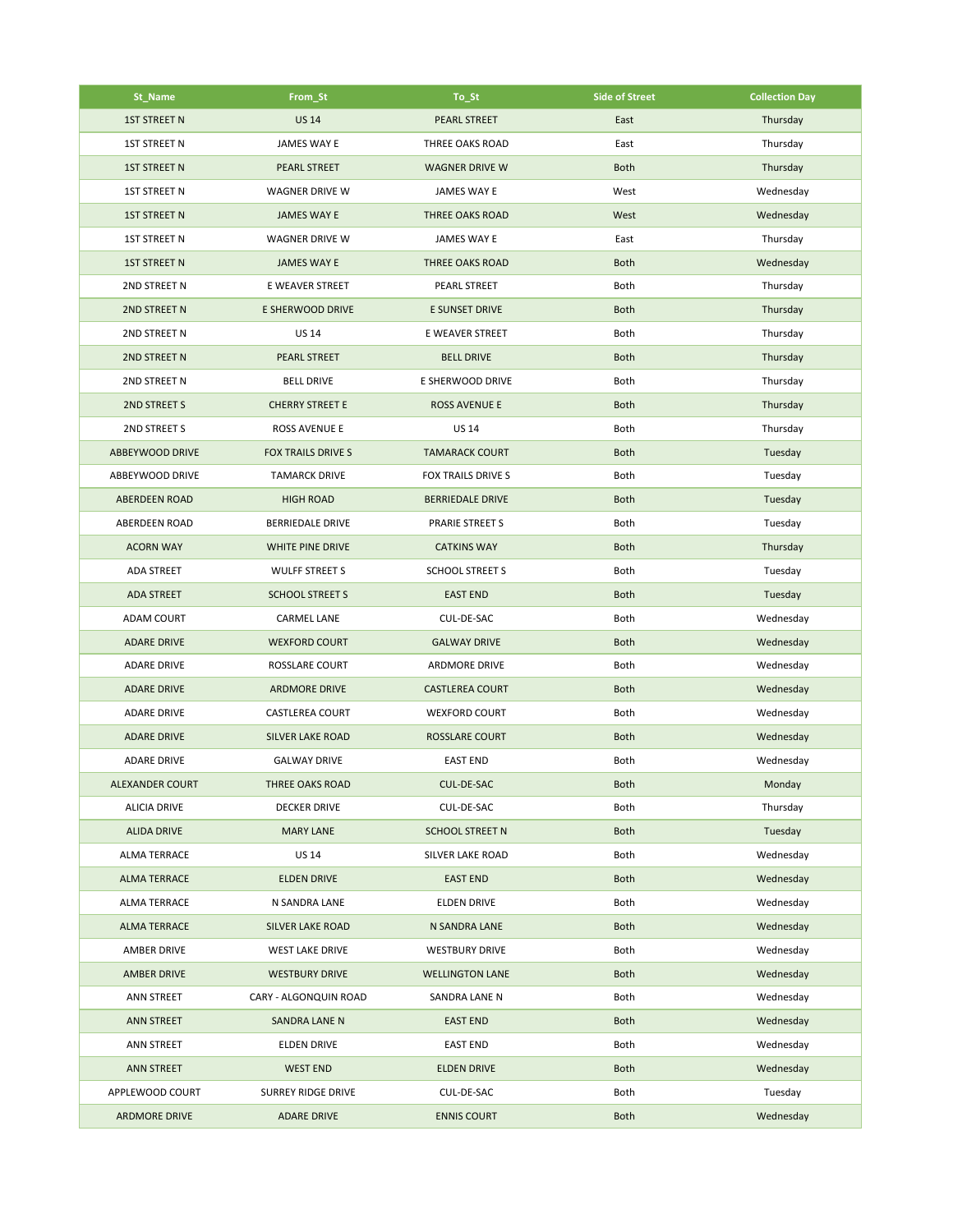| St_Name                   | From St                   | To_St                      | <b>Side of Street</b> | <b>Collection Day</b> |
|---------------------------|---------------------------|----------------------------|-----------------------|-----------------------|
| <b>ARDMORE DRIVE</b>      | <b>ENNIS COURT</b>        | <b>GALWAY DRIVE</b>        | Both                  | Wednesday             |
| <b>ARTHUR DRIVE</b>       | <b>MARY LANE</b>          | <b>SCHOOL STREET N</b>     | <b>Both</b>           | Tuesday               |
| <b>ASBURY LANE</b>        | MERRIMAC STREET           | <b>BIG SKY TRAIL</b>       | Both                  | Monday                |
| <b>ASBURY LANE</b>        | <b>CUMBERLAND COURT</b>   | <b>MANITOU STREET</b>      | <b>Both</b>           | Monday                |
| <b>ASBURY LANE</b>        | <b>MANITOU STREET</b>     | <b>MERRIMAC STREET</b>     | Both                  | Monday                |
| <b>ASBURY LANE</b>        | <b>MAIN STREET W</b>      | <b>CUMBERLAND COURT</b>    | <b>Both</b>           | Monday                |
| <b>ASH FORK TRAIL</b>     | <b>CIMARRON DRIVE</b>     | <b>BLAZING STAR TRAIL</b>  | Both                  | Monday                |
| <b>AUGUSTA LANE</b>       | <b>NEW HAVEN DRIVE</b>    | <b>MONTCLAIR DRIVE</b>     | <b>Both</b>           | Monday                |
| <b>AVALON COURT</b>       | <b>NEW HAVEN DRIVE</b>    | CUL-DE-SAC                 | Both                  | Monday                |
| <b>BAYBERRY DRIVE</b>     | <b>TEALWOOD COURT</b>     | <b>FOX TRAILS DRIVE S</b>  | <b>Both</b>           | Tuesday               |
| <b>BAYBERRY DRIVE</b>     | FOX TRAILS DRIVE S        | <b>TEALWOOD COURT</b>      | Both                  | Tuesday               |
| <b>BELL DRIVE</b>         | N 2ND STREET              | <b>MONTANA DRIVE</b>       | <b>Both</b>           | Thursday              |
| <b>BELL DRIVE</b>         | <b>MONTANA DRIVE</b>      | <b>DECKER DRIVE</b>        | Both                  | Thursday              |
| <b>BELL DRIVE</b>         | <b>HILLHURST DRIVE</b>    | <b>EAST END</b>            | <b>Both</b>           | Thursday              |
| <b>BELL DRIVE</b>         | <b>DECKER DRIVE</b>       | <b>HILLHURST DRIVE</b>     | Both                  | Thursday              |
| <b>BERRIEDALE DRIVE</b>   | <b>ABERDEEN ROAD</b>      | <b>LEITH WAY</b>           | <b>Both</b>           | Tuesday               |
| <b>BERRIEDALE DRIVE</b>   | LEITH WAY                 | <b>HIGH ROAD</b>           | Both                  | Tuesday               |
| <b>BERRIEDALE DRIVE</b>   | <b>WULFF STREET S</b>     | <b>ABERDEEN ROAD</b>       | <b>Both</b>           | Tuesday               |
| <b>BIG BEAR TRAIL</b>     | COTTONWOOD TRAIL          | <b>CONESTOGA TRAIL</b>     | Both                  | Monday                |
| <b>BIG SKY TRAIL</b>      | <b>ASBURY LANE</b>        | <b>CIMARRON TRAIL</b>      | <b>Both</b>           | Monday                |
| <b>BIG SKY TRAIL</b>      | <b>COYOTE TRAIL</b>       | <b>ASBURY LANE</b>         | Both                  | Monday                |
| <b>BIG SKY TRAIL</b>      | <b>CIMARRON TRAIL</b>     | <b>COPPER CANYON TRAIL</b> | <b>Both</b>           | Monday                |
| <b>BLAZING STAR TRAIL</b> | <b>ASHFORD TRAIL</b>      | <b>CONESTOGA TRAIL</b>     | Both                  | Monday                |
| <b>BLUE MESA TRAIL</b>    | <b>RODEO CIRCLE</b>       | <b>CONESTOGA TRAIL</b>     | <b>Both</b>           | Monday                |
| <b>BLUE MESA TRAIL</b>    | COTTONWOOD TRAIL          | RODEO CIRCLE               | Both                  | Monday                |
| <b>BORDEN AVENUE</b>      | <b>US 14</b>              | <b>PARK AVENUE</b>         | <b>Both</b>           | Thursday              |
| <b>BOXWOOD LANE</b>       | MAIN STREET W             | <b>MANITOU STREET</b>      | Both                  | Monday                |
| <b>BRENTWOOD DRIVE</b>    | <b>BRISTOL WAY</b>        | CANDLEWOOD DRIVE           | <b>Both</b>           | Thursday              |
| <b>BRIARGATE ROAD</b>     | SOUTH END                 | <b>GLEN GARRY ROAD</b>     | Both                  | Tuesday               |
| <b>BRIARGATE ROAD</b>     | <b>GLEN GARRY ROAD</b>    | <b>MAIN STREET W</b>       | <b>Both</b>           | Tuesday               |
| <b>BRIDLE LANE</b>        | THREE OAKS ROAD           | HORSESHOE COURT            | Both                  | Thursday              |
| <b>BRIDLE LANE</b>        | HORSESHOE COURT           | <b>VILLAGE LIMIT</b>       | <b>Both</b>           | Thursday              |
| <b>BRIGHT OAKS CIRCLE</b> | THREE OAKS ROAD           | <b>FOREST LANE</b>         | Both                  | Wednesday             |
| <b>BRIGHT OAKS CIRCLE</b> | <b>FOREST LANE</b>        | <b>BRIGHT OAKS CIRCLE</b>  | <b>Both</b>           | Wednesday             |
| <b>BRISTOL WAY</b>        | <b>BRENTWOOD DRIVE</b>    | CANDLEWOOD TRAIL           | Both                  | Thursday              |
| <b>BRISTOL WAY</b>        | <b>SPRUCE TREE DRIVE</b>  | WHITE PINE DRIVE           | <b>Both</b>           | Thursday              |
| <b>BRISTOL WAY</b>        | <b>BURR OAK CIRCLE</b>    | <b>BURR OAK CIRCLE</b>     | Both                  | Thursday              |
| <b>BRISTOL WAY</b>        | <b>CANDLEWOOD TRAIL</b>   | <b>SPRUCE TREE DRIVE</b>   | <b>Both</b>           | Thursday              |
| <b>BRISTOL WAY</b>        | MONTANA DRIVE             | <b>BURR OAK CIRCLE</b>     | Both                  | Thursday              |
| <b>BRISTOL WAY</b>        | <b>BRISTOL WAY</b>        | <b>WILDROSE DRIVE</b>      | <b>Both</b>           | Thursday              |
| <b>BRISTOL WAY</b>        | <b>WILDROSE DRIVE</b>     | RAWSON BRIDGE ROAD S       | Both                  | Thursday              |
| <b>BRISTOL WAY</b>        | <b>RAWSON BRIDGE ROAD</b> | <b>RED CYPRESS DRIVE</b>   | <b>Both</b>           | Thursday              |
| <b>BRISTOL WAY</b>        | <b>BURR OAK CIRCLE</b>    | <b>BRENTWOOD DRIVE</b>     | Both                  | Thursday              |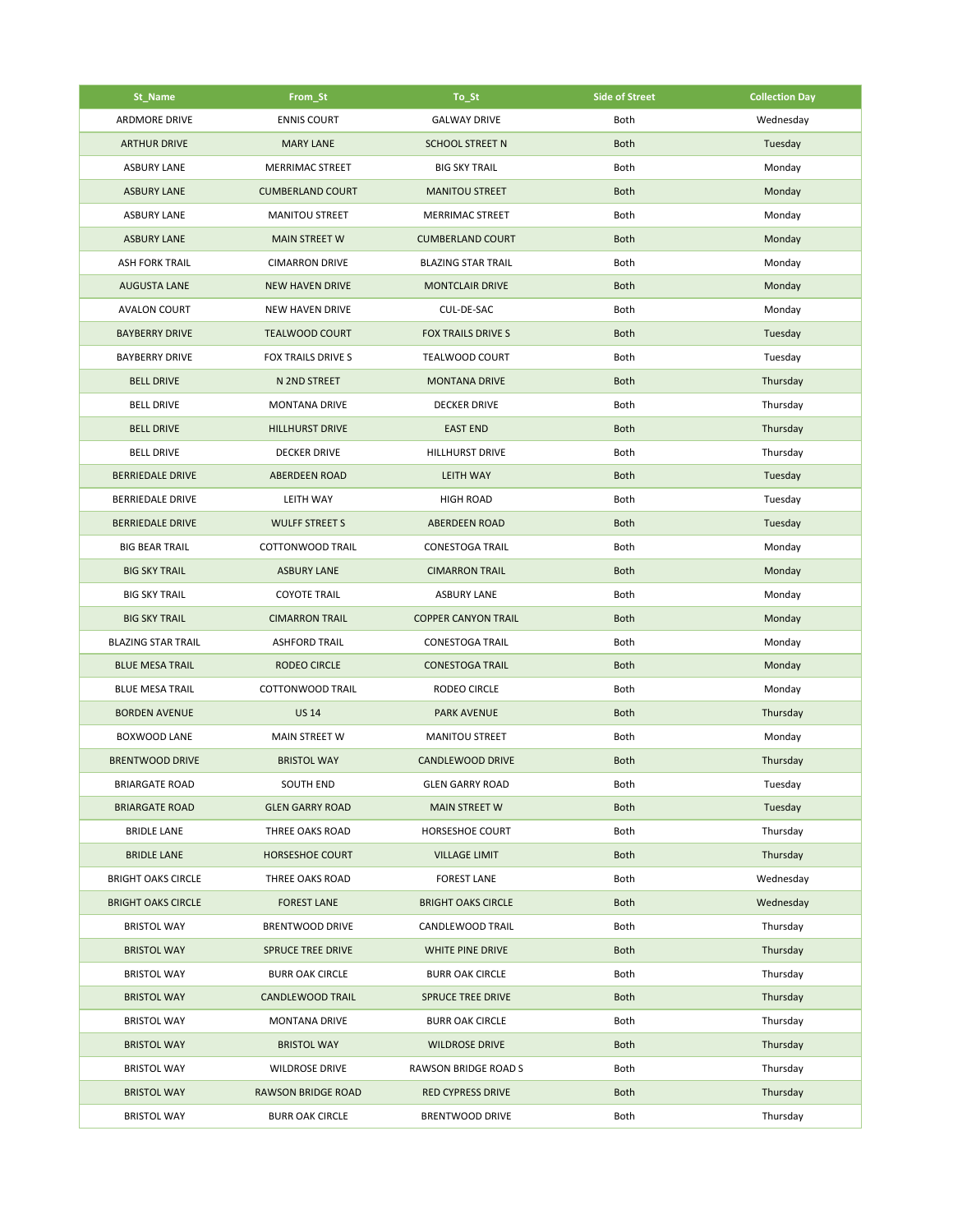| St_Name                     | From_St                   | To_St                     | <b>Side of Street</b> | <b>Collection Day</b> |
|-----------------------------|---------------------------|---------------------------|-----------------------|-----------------------|
| <b>BRYAN DRIVE</b>          | <b>MORAINE HILL DRIVE</b> | <b>DECKER DRIVE</b>       | <b>Both</b>           | Thursday              |
| <b>BRYAN DRIVE</b>          | <b>DECKER DRIVE</b>       | HILLHURST DRIVE           | Both                  | Thursday              |
| <b>BURR OAK CIRCLE</b>      | <b>BRISTOL WAY</b>        | REDWOOD DRIVE             | <b>Both</b>           | Thursday              |
| <b>BURR OAK CIRCLE</b>      | <b>BURR OAK CIRCLE</b>    | <b>BURR OAK CIRCLE</b>    | Both                  | Thursday              |
| <b>BURTON AVENUE W</b>      | <b>FRANKE AVENUE W</b>    | <b>1ST STREET N</b>       | <b>Both</b>           | Thursday              |
| <b>CAMBRIDGE COURT</b>      | MILLWOOD STREET           | CUL-DE-SAC                | Both                  | Monday                |
| <b>CAMDEN COURT</b>         | <b>CUL-DE-SAC</b>         | <b>MOHAWK STREET</b>      | <b>Both</b>           | Monday                |
| CANDLEWOOD COURT            | CANDLEWOOD TRAIL          | CANDLEWOOD TRAIL          | Both                  | Thursday              |
| CANDLEWOOD TRAIL            | REDWOOD DRIVE             | <b>BRENTWOOD DRIVE</b>    | <b>Both</b>           | Thursday              |
| CANDLEWOOD TRAIL            | <b>BRENTWOOD DRIVE</b>    | <b>BRISTOL WAY</b>        | Both                  | Thursday              |
| <b>CANDLEWOOD TRAIL</b>     | <b>CANDLEWOOD TRAIL</b>   | <b>CANDLEWOOD TRAIL</b>   | <b>Both</b>           | Thursday              |
| CARL SANDS DRIVE            | <b>DECKER DRIVE</b>       | HILLHURST DRIVE           | <b>Both</b>           | Thursday              |
| <b>CARL SANDS DRIVE</b>     | <b>MORAINE HILL DRIVE</b> | <b>DECKER DRIVE</b>       | <b>Both</b>           | Thursday              |
| <b>CARLISLE COURT</b>       | MILLWOOD STREET           | CUL-DE-SAC                | Both                  | Monday                |
| <b>CARMEL LANE</b>          | <b>ADAM COURT</b>         | <b>STERLING CIRCLE</b>    | <b>Both</b>           | Wednesday             |
| <b>CARROL LANE</b>          | <b>CHESTNUT COURT</b>     | <b>MAIN STREET W</b>      | Both                  | Monday                |
| <b>CARY AVENUE</b>          | <b>MARQUETTE AVENUE E</b> | <b>MILDRED AVENUE E</b>   | <b>Both</b>           | Thursday              |
| <b>CARY POINT DRIVE</b>     | <b>CLEVELAND STREET</b>   | <b>CARY ROAD</b>          | <b>Both</b>           | Thursday              |
| <b>CARY POINT DRIVE</b>     | <b>DETROIT STREET</b>     | <b>CLEVELAND STREET</b>   | <b>Both</b>           | Thursday              |
| <b>CARY ROAD</b>            | <b>CARY POINT DRIVE</b>   | MARQUETTE AVENUE E        | Both                  | Thursday              |
| <b>CARY STREET</b>          | <b>SPRING STREET S</b>    | <b>JANDUS ROAD</b>        | <b>Both</b>           | Tuesday               |
| <b>CARY STREET</b>          | <b>HIGH ROAD</b>          | <b>SPRING STREET S</b>    | Both                  | Tuesday               |
| <b>CARY WOODS CIRCLE</b>    | <b>DETROIT STREET</b>     | <b>SPRING STREET</b>      | <b>Both</b>           | Tuesday               |
| CARY WOODS CIRCLE           | SPRING STREET S           | <b>DETROIT STREET</b>     | Both                  | Tuesday               |
| <b>CASTLEREA COURT</b>      | <b>ADARE DRIVE</b>        | CUL-DE-SAC                | <b>Both</b>           | Wednesday             |
| <b>CATKINS WAY</b>          | <b>ACORN WAY</b>          | WHITE PINE DRIVE          | <b>Both</b>           | Thursday              |
| <b>CATKINS WAY</b>          | WHITE PINE DRIVE          | <b>DOVE WAY</b>           | <b>Both</b>           | Thursday              |
| <b>CHANCERY LANE</b>        | CUL-DE-SAC                | <b>ENGLISH OAKS DRIVE</b> | Both                  | Tuesday               |
| <b>CHANCERY LANE</b>        | <b>ENGLISH OAKS DRIVE</b> | CUL-DE-SAC                | <b>Both</b>           | Tuesday               |
| <b>CHARLOTTE PLACE</b>      | SOUTH STREET              | <b>HIGH ROAD</b>          | Both                  | Tuesday               |
| <b>CHARLOTTE PLACE</b>      | <b>HIGH ROAD</b>          | SPRING STREET S           | <b>Both</b>           | Tuesday               |
| <b>CHELSEA LANE</b>         | MAYFIELD STREET           | MERRIMAC STREET           | Both                  | Monday                |
| <b>CHERRY STREET E</b>      | <b>EAST END</b>           | <b>HILL STREET</b>        | <b>Both</b>           | Thursday              |
| <b>CHERRY STREET E</b>      | HILL STREET               | 2ND STREET S              | Both                  | Thursday              |
| <b>CHESTNUT COURT</b>       | <b>MILFORD STREET</b>     | CUL-DE-SAC                | <b>Both</b>           | Monday                |
| CHICAGO STREET              | <b>CARY POINT DRIVE</b>   | <b>WEST END</b>           | Both                  | Thursday              |
| <b>CHICKORY RIDGE TRAIL</b> | <b>HAMPTON STREET</b>     | SEQUOIA TRAIL             | <b>Both</b>           | Monday                |
| <b>CIMARRON DRIVE</b>       | <b>ASH FORK TRAIL</b>     | <b>CONESTOGA TRAIL</b>    | Both                  | Monday                |
| <b>CIMARRON DRIVE</b>       | SEQUOIA STREET            | <b>GEORGETOWN DRIVE</b>   | <b>Both</b>           | Monday                |
| <b>CIMARRON DRIVE</b>       | DAYBREAK RIDGE TRAIL      | CARY - ALGONQUIN ROAD     | Both                  | Monday                |
| <b>CIMARRON DRIVE</b>       | <b>HAMPTON STREET</b>     | <b>SEQUOIA TRAIL</b>      | <b>Both</b>           | Monday                |
| <b>CIMARRON DRIVE</b>       | SANTA FE TRAIL            | <b>BIG SKY TRAIL</b>      | Both                  | Monday                |
| <b>CIMARRON DRIVE</b>       | <b>CIMMARON DRIVE</b>     | CUL-DE-SAC                | <b>Both</b>           | Monday                |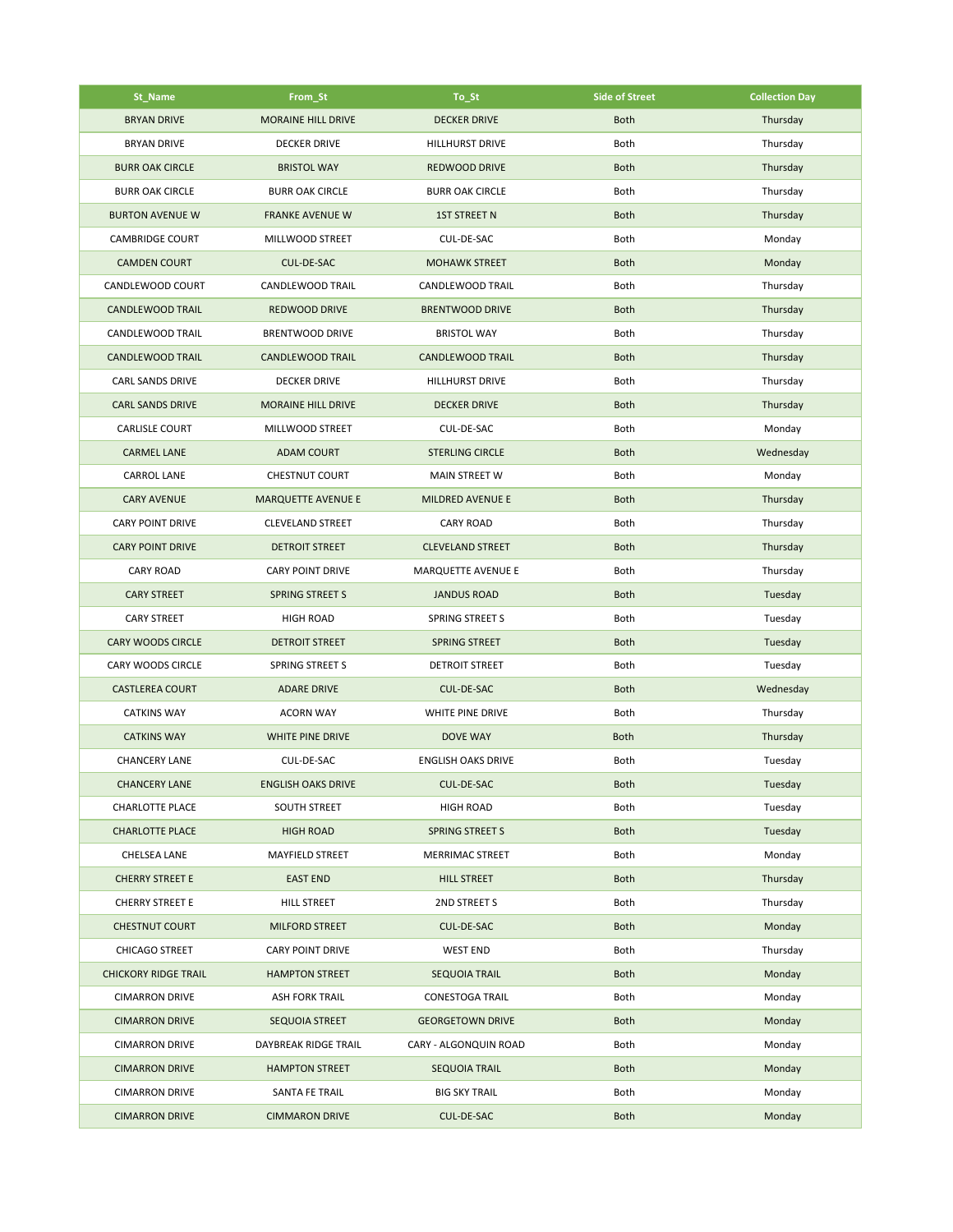| St_Name                    | From St                   | To St                     | <b>Side of Street</b> | <b>Collection Day</b> |
|----------------------------|---------------------------|---------------------------|-----------------------|-----------------------|
| <b>CIMARRON DRIVE</b>      | <b>CONESTOOGA TRAIL</b>   | SANTA FE TRAIL            | Both                  | Monday                |
| <b>CIMARRON DRIVE</b>      | <b>BLUE MESA TRAIL</b>    | <b>ASH FORK TRAIL</b>     | <b>Both</b>           | Monday                |
| <b>CIMARRON DRIVE</b>      | <b>GENEVA LANE</b>        | <b>HAMPTON STREET</b>     | Both                  | Monday                |
| <b>CLAIRE LANE</b>         | CUL-DE-SAC                | <b>MORAINE HILL DRIVE</b> | <b>Both</b>           | Thursday              |
| <b>CLAIRE LANE</b>         | MORAINE HILL DRIVE        | <b>MONTANA DRIVE</b>      | Both                  | Thursday              |
| <b>CLAIRE LANE</b>         | <b>HILLHURST DRIVE</b>    | <b>SPRUCE TREE DRIVE</b>  | <b>Both</b>           | Thursday              |
| <b>CLAIRE LANE</b>         | <b>MONTANA DRIVE</b>      | <b>HILLHURST DRIVE</b>    | Both                  | Thursday              |
| <b>CLEVELAND STREET</b>    | <b>CARY POINT DRIVE</b>   | <b>EAST END</b>           | <b>Both</b>           | Thursday              |
| <b>COLLEEN DRIVE</b>       | <b>COURTNEY LANE</b>      | <b>ERIN DRIVE</b>         | Both                  | Thursday              |
| <b>COLLEEN DRIVE</b>       | <b>MARGARET TERRACE E</b> | <b>COURTNEY LANE</b>      | <b>Both</b>           | Thursday              |
| <b>COLLINS DRIVE</b>       | <b>GENEVA LANE</b>        | <b>NEW HAVEN DRIVE</b>    | Both                  | Monday                |
| <b>COLLINS DRIVE</b>       | <b>NEW HAVEN DRIVE</b>    | <b>GENEVA LANE</b>        | <b>Both</b>           | Monday                |
| <b>CONESTOGA TRAIL</b>     | <b>BLUE MESA TRAIL</b>    | <b>BIG BEAR TRAIL</b>     | Both                  | Monday                |
| <b>CONESTOGA TRAIL</b>     | <b>BIG BEAR TRAIL</b>     | <b>CIMARRON TRAIL</b>     | <b>Both</b>           | Monday                |
| <b>CONESTOGA TRAIL</b>     | <b>CIMARRON TRAIL</b>     | <b>BLAZING STAR TRAIL</b> | Both                  | Monday                |
| <b>COPPER CANYON TRAIL</b> | SANTA FE TRAIL            | <b>BIG SKY TRAIL</b>      | <b>Both</b>           | Monday                |
| <b>COTTONWOOD TRAIL</b>    | <b>BIG BEAR TRAIL</b>     | <b>CIMARRON DRIVE</b>     | Both                  | Monday                |
| <b>COTTONWOOD TRAIL</b>    | <b>BLUE MESA TRAIL</b>    | <b>BIG BEAR TRAIL</b>     | <b>Both</b>           | Monday                |
| <b>COURTNEY LANE</b>       | <b>COLLEEN DRIVE</b>      | <b>CREST DRIVE</b>        | Both                  | Thursday              |
| <b>COYOTE TRAIL</b>        | <b>BIG SKY TRAIL</b>      | <b>CIMMARON TRAIL</b>     | <b>Both</b>           | Monday                |
| <b>CRABTREE LANE</b>       | WHITE PINE DR             | WILDROSE DRIVE            | Both                  | Thursday              |
| <b>CREST DRIVE</b>         | <b>MARGARET TERRACE E</b> | <b>COURTNEY LANE</b>      | <b>Both</b>           | Thursday              |
| <b>CREST DRIVE</b>         | <b>SUNSET DRIVE E</b>     | <b>TRINITY OAKS WAY</b>   | Both                  | Thursday              |
| <b>CREST DRIVE</b>         | <b>JAMES WAY E</b>        | <b>MARGARET TERRACE E</b> | Both                  | Thursday              |
| <b>CREST DRIVE</b>         | <b>ERIN DRIVE</b>         | <b>THREE OAKS ROAD</b>    | Both                  | Thursday              |
| <b>CREST DRIVE</b>         | <b>COURTNEY LANE</b>      | <b>ERIN DRIVE</b>         | <b>Both</b>           | Thursday              |
| <b>CREST DRIVE</b>         | TRINITY OAKS WAY          | JAMES WAY E               | Both                  | Thursday              |
| <b>CROFTON COURT</b>       | <b>MILFORD STREET</b>     | <b>CUL-DE-SAC</b>         | <b>Both</b>           | Monday                |
| <b>CRYSTAL LAKE ROAD</b>   | <b>WENTWORTH CIRCLE</b>   | <b>FOXFORD DRIVE</b>      | Both                  | Wednesday             |
| <b>CRYSTAL LAKE ROAD</b>   | PAVEMENT CHANGE           | <b>WENTWORTH CIRCLE</b>   | <b>Both</b>           | Wednesday             |
| <b>CRYSTAL LAKE ROAD</b>   | <b>FOXFORD DRIVE</b>      | RAWSON LAKE ROAD          | Both                  | Wednesday             |
| <b>CRYSTAL LAKE ROAD</b>   | <b>FOXFORD DRIVE</b>      | PAVEMENT CHANGE           | <b>Both</b>           | Wednesday             |
| <b>CUMBERLAND COURT</b>    | <b>ASBURY LANE</b>        | CUL-DE-SAC                | Both                  | Monday                |
| <b>DAVIS LANE</b>          | E WEAVER DRIVE            | <b>MONTANA DRIVE</b>      | <b>Both</b>           | Thursday              |
| DAYBREAK RIDGE TRAIL       | <b>CIMARRON DRIVE</b>     | CUL-DE-SAC                | Both                  | Monday                |
| <b>DECKER DRIVE</b>        | <b>ALICIA DRIVE</b>       | PEARL STREET              | <b>Both</b>           | Thursday              |
| <b>DECKER DRIVE</b>        | <b>BELL DRIVE</b>         | E SHERWOOD DRIVE          | Both                  | Thursday              |
| <b>DECKER DRIVE</b>        | E SHERWOOD DRIVE          | <b>CARL SANDS DRIVE</b>   | <b>Both</b>           | Thursday              |
| <b>DECKER DRIVE</b>        | E MAIN STREET             | <b>ALICIA DRIVE</b>       | Both                  | Thursday              |
| <b>DECKER DRIVE</b>        | <b>CARL SANDS DRIVE</b>   | <b>BRYAN DRIVE</b>        | <b>Both</b>           | Thursday              |
| DECKER DRIVE               | WOODED KNOLL DRIVE        | <b>CLAIRE LANE</b>        | Both                  | Thursday              |
| <b>DECKER DRIVE</b>        | PEARL STREET              | <b>BELL DRIVE</b>         | <b>Both</b>           | Thursday              |
| DECKER DRIVE               | <b>BRIAN DRIVE</b>        | WOODED KNOLL DRIVE        | Both                  | Thursday              |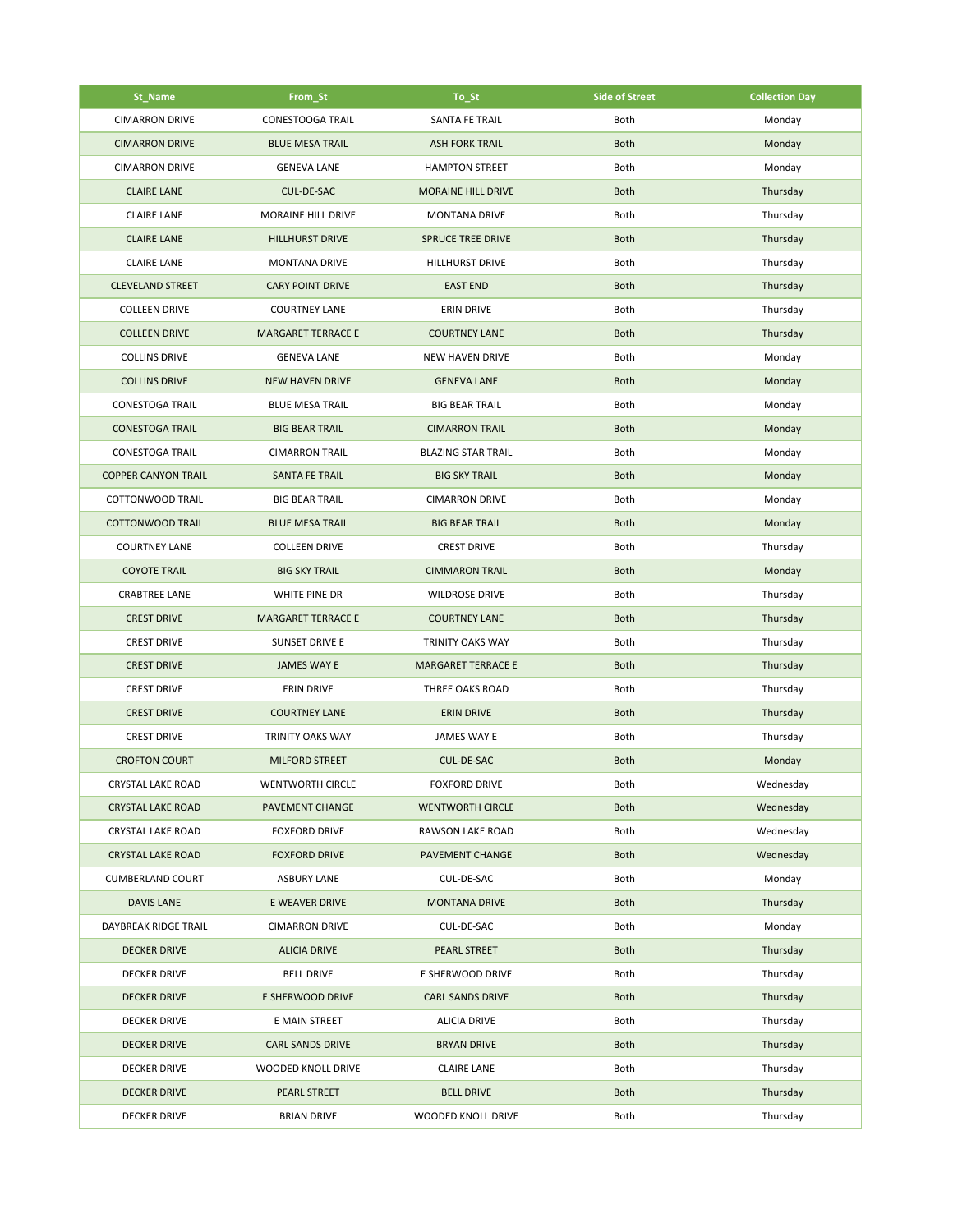| St_Name                   | From_St                   | To_St                     | <b>Side of Street</b> | <b>Collection Day</b> |
|---------------------------|---------------------------|---------------------------|-----------------------|-----------------------|
| <b>DEERPATH COURT</b>     | <b>SURREY RIDGE DRIVE</b> | <b>CUL-DE-SAC</b>         | <b>Both</b>           | Tuesday               |
| <b>DETROIT STREET</b>     | <b>CARY WOODS CIRCLE</b>  | PAVEMENT CHANGE           | Both                  | Thursday              |
| <b>DETROIT STREET</b>     | <b>PAVEMENT CHANGE</b>    | <b>CARY POINT DRIVE</b>   | <b>Both</b>           | Thursday              |
| <b>DEVERON CIRCLE</b>     | <b>HIGH ROAD</b>          | <b>HIGH ROAD</b>          | Both                  | Tuesday               |
| <b>DOVE WAY</b>           | WHITE OAKS DRIVE          | <b>CATKINS WAY</b>        | <b>Both</b>           | Thursday              |
| <b>DOVE WAY</b>           | <b>CATKINS WAY</b>        | <b>NORTH END</b>          | Both                  | Thursday              |
| <b>DUNLEER DRIVE</b>      | <b>GALWAY DRIVE</b>       | <b>GALWAY DRIVE</b>       | <b>Both</b>           | Wednesday             |
| <b>DUXBURY LANE</b>       | <b>MAYFIELD STREET</b>    | <b>MERRIMAC STREET</b>    | Both                  | Monday                |
| <b>ELDEN DRIVE</b>        | JAMES WAY W               | <b>MARGARET TERRACE</b>   | <b>Both</b>           | Wednesday             |
| <b>ELDEN DRIVE</b>        | WAGNER DRIVE W            | <b>WEBER COURT</b>        | Both                  | Wednesday             |
| <b>ELDEN DRIVE</b>        | <b>WEBER COURT</b>        | <b>ALMA TERRACE</b>       | <b>Both</b>           | Wednesday             |
| <b>ELDEN DRIVE</b>        | <b>LLOYD STREET</b>       | ANN STREET                | Both                  | Wednesday             |
| <b>ELDEN DRIVE</b>        | <b>MARGARET TERRACE</b>   | <b>LLOYD STREET</b>       | <b>Both</b>           | Wednesday             |
| <b>ELDEN DRIVE</b>        | <b>ALMA TERRACE</b>       | <b>ORIOLE TRAIL</b>       | Both                  | Wednesday             |
| <b>ELDEN DRIVE</b>        | <b>ANN STREET</b>         | <b>THREE OAKS ROAD</b>    | <b>Both</b>           | Wednesday             |
| <b>ELDEN DRIVE</b>        | <b>ORIOLE TRAIL</b>       | <b>JAMES WAY W</b>        | Both                  | Wednesday             |
| <b>ENCLAVE DRIVE</b>      | <b>FOX TRAILS DRIVE</b>   | CUL-DE-SAC                | <b>Both</b>           | Tuesday               |
| <b>ENGLISH OAKS DRIVE</b> | FOX TRAILS DRIVE S        | <b>WOODBRIDGE DRIVE</b>   | Both                  | Tuesday               |
| <b>ENGLISH OAKS DRIVE</b> | <b>CHANCERY LANE</b>      | FOX TRAILS DRIVE S        | <b>Both</b>           | Tuesday               |
| <b>ENNIS COURT</b>        | <b>ARDMORE DRIVE</b>      | <b>ARDMORE DRIVE</b>      | Both                  | Wednesday             |
| <b>ERIN DRIVE</b>         | <b>COLLEEN DRIVE</b>      | <b>CREST DRIVE</b>        | <b>Both</b>           | Thursday              |
| <b>ESSEX LANE</b>         | MAYFIELD STREET           | <b>MERRIMAC STREET</b>    | Both                  | Monday                |
| <b>FAIRFIELD LANE</b>     | <b>MAIN STREET W</b>      | <b>MAYFIELD LANE</b>      | <b>Both</b>           | Monday                |
| <b>FAIRFIELD LANE</b>     | MAYFIELD LANE             | <b>MERRIMAC STREET</b>    | Both                  | Monday                |
| <b>FEINBERG COURT</b>     | <b>FEINBERG DRIVE</b>     | CUL-DE-SAC                | <b>Both</b>           | Wednesday             |
| <b>FEINBERG DRIVE</b>     | <b>FEINBERG COURT</b>     | THREE OAKS ROAD           | Both                  | Wednesday             |
| <b>FEINBERG DRIVE</b>     | <b>US 14</b>              | <b>FEINBERG COURT</b>     | <b>Both</b>           | Wednesday             |
| <b>FERNWOOD COURT</b>     | <b>SOUTH END</b>          | FOX TRAILS DRIVE S        | Both                  | Tuesday               |
| <b>FLORINE COURT</b>      | CARMEL LANE               | <b>CUL-DE-SAC</b>         | <b>Both</b>           | Monday                |
| <b>FOREST LANE</b>        | <b>BRIGHT OAKS CIRCLE</b> | OAK VALLEY DRIVE          | Both                  | Wednesday             |
| <b>FOX TRAIL TERRACE</b>  | <b>FOX TRAILS DRIVE S</b> | FOX TRAILS DRIVE N        | <b>Both</b>           | Tuesday               |
| FOX TRAILS DRIVE N        | <b>ENCLAVE DRIVE</b>      | RIDGEWOOD DRIVE           | Both                  | Tuesday               |
| FOX TRAILS DRIVE N        | <b>WOODBRIDGE DRIVE</b>   | <b>ENCLAVE DRIVE</b>      | <b>Both</b>           | Tuesday               |
| FOX TRAILS DRIVE N        | CARY - ALGONQUIN ROAD     | <b>WOODBRIDGE DRIVE</b>   | Both                  | Tuesday               |
| FOX TRAILS DRIVE N        | RIDGEWOOD DRIVE           | <b>NORTH END</b>          | <b>Both</b>           | Tuesday               |
| FOX TRAILS DRIVE S        | <b>BAYBERRY DRIVE</b>     | ABBEYWOOD DRIVE           | Both                  | Tuesday               |
| <b>FOX TRAILS DRIVE S</b> | <b>ENGLISH OAKS DRIVE</b> | <b>BAYBERRY DRIVE</b>     | <b>Both</b>           | Tuesday               |
| FOX TRAILS DRIVE S        | ABBEYWOOD DRIVE           | <b>FOX TRAILS DRIVE</b>   | Both                  | Tuesday               |
| FOX TRAILS DRIVE S        | CARY - ALGONQUIN ROAD     | <b>ENGLISH OAKS DRIVE</b> | <b>Both</b>           | Tuesday               |
| FOX TRAILS DRIVE S        | <b>BAYBERRY DRIVE</b>     | <b>BAYBERRY DRIVE</b>     | Both                  | Tuesday               |
| <b>FOXFORD DRIVE</b>      | <b>NEWCASTLE DRIVE</b>    | <b>INVERNESS DRIVE</b>    | <b>Both</b>           | Wednesday             |
| <b>FOXFORD DRIVE</b>      | <b>MERION DRIVE</b>       | <b>INVERNESS DRIVE</b>    | Both                  | Wednesday             |
| <b>FOXFORD DRIVE</b>      | <b>CRYSTAL LAKE ROAD</b>  | <b>OAKMONT DRIVE</b>      | <b>Both</b>           | Wednesday             |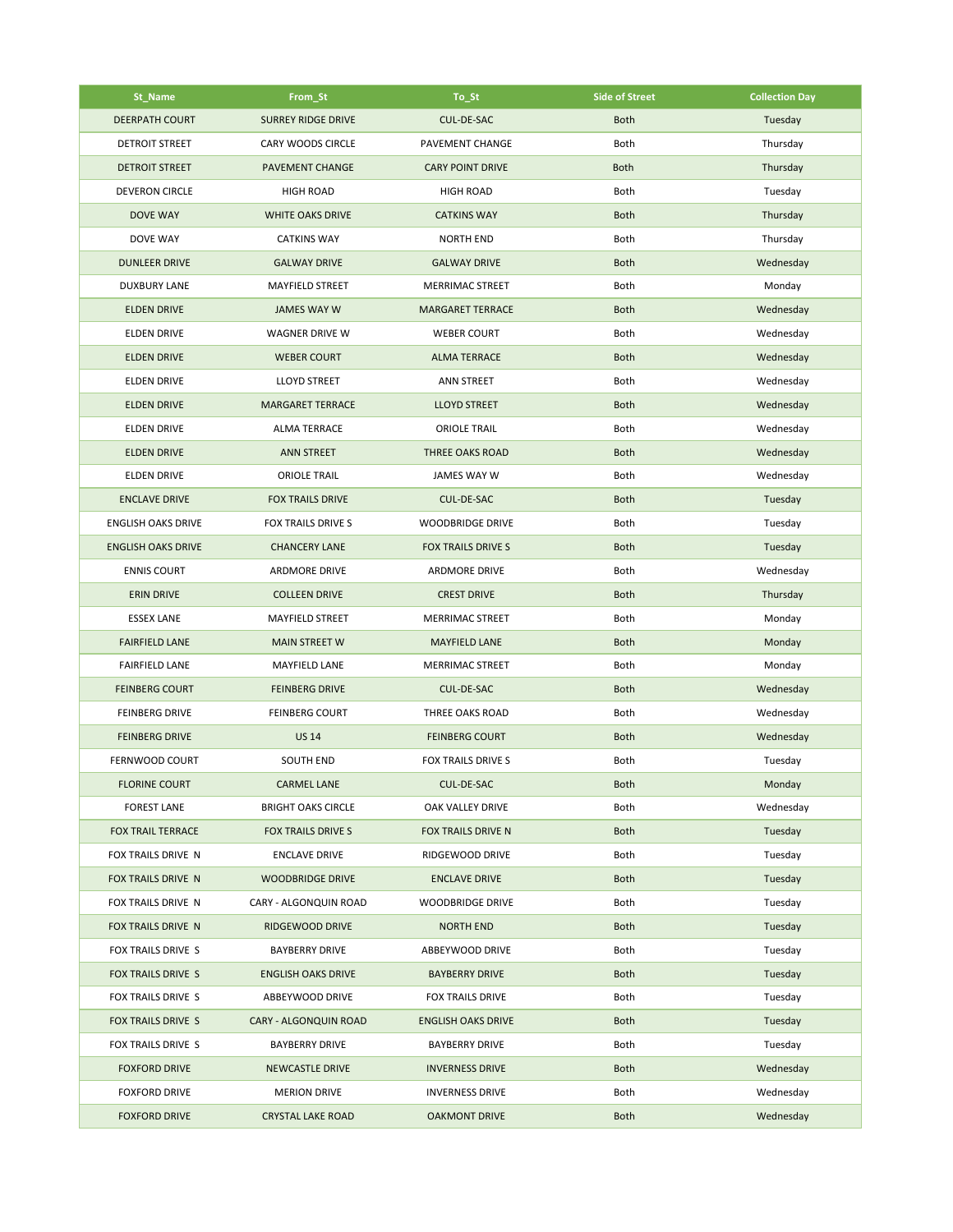| St_Name                 | From_St                  | To_St                       | <b>Side of Street</b> | <b>Collection Day</b> |
|-------------------------|--------------------------|-----------------------------|-----------------------|-----------------------|
| <b>FOXFORD DRIVE</b>    | <b>PARKSTONE DRIVE</b>   | <b>CRYSTAL LAKE ROAD</b>    | Both                  | Wednesday             |
| <b>FOXFORD DRIVE</b>    | <b>INVERNESS DRIVE</b>   | <b>OAKMONT DRIVE</b>        | <b>Both</b>           | Wednesday             |
| <b>FOXFORD DRIVE</b>    | <b>OAKMONT DRIVE</b>     | NEWCASTLE DRIVE             | Both                  | Wednesday             |
| <b>FOXFORD DRIVE</b>    | <b>OAKMONT DRIVE</b>     | <b>PARKSTONE DRIVE</b>      | <b>Both</b>           | Wednesday             |
| <b>FOXFORD DRIVE</b>    | <b>INVERNESS DRIVE</b>   | <b>MERION DRIVE</b>         | Both                  | Wednesday             |
| <b>FRANKE AVENUE W</b>  | <b>BURTON AVENUE W</b>   | <b>1ST STREET N</b>         | <b>Both</b>           | Thursday              |
| <b>FRANKE AVENUE W</b>  | PARK AVENUE              | <b>BURTON AVENUE W</b>      | Both                  | Thursday              |
| <b>GALWAY DRIVE</b>     | <b>DUNLEER DRIVE</b>     | <b>ARDMORE DRIVE</b>        | <b>Both</b>           | Wednesday             |
| <b>GALWAY DRIVE</b>     | <b>ADARE DRIVE</b>       | <b>NORTH END</b>            | Both                  | Wednesday             |
| <b>GALWAY DRIVE</b>     | <b>SILVER LAKE ROAD</b>  | <b>DUNLEER DRIVE</b>        | <b>Both</b>           | Wednesday             |
| <b>GALWAY DRIVE</b>     | <b>ARDMORE DRIVE</b>     | ST CRONAN COURT             | Both                  | Wednesday             |
| <b>GALWAY DRIVE</b>     | <b>ST CRONAN COURT</b>   | <b>ADARE DRIVE</b>          | <b>Both</b>           | Wednesday             |
| <b>GALWAY DRIVE</b>     | <b>DUNLEER DRIVE</b>     | PATRIOT LANE                | Both                  | Wednesday             |
| <b>GALWAY DRIVE</b>     | PATRIOT LANE             | <b>DUNLEER DRIVE</b>        | <b>Both</b>           | Wednesday             |
| <b>GENEVA LANE</b>      | <b>CIMMARON DRIVE</b>    | CUL-DE-SAC                  | Both                  | Monday                |
| <b>GENEVA LANE</b>      | <b>COLLINS DRIVE</b>     | <b>CIMMARON DRIVE</b>       | <b>Both</b>           | Monday                |
| <b>GEORGETOWN DRIVE</b> | <b>NEW HAVEN DRIVE</b>   | THREE OAKS ROAD             | Both                  | Monday                |
| <b>GEORGETOWN DRIVE</b> | <b>CIMARRON DRIVE</b>    | <b>NEW HAVEN DRIVE</b>      | <b>Both</b>           | Monday                |
| <b>GEORGETOWN DRIVE</b> | MAIN STREET W            | MERRIMAC STREET             | Both                  | Monday                |
| <b>GEORGETOWN DRIVE</b> | <b>MILFORD STREET</b>    | <b>MANCHESTER STREET</b>    | <b>Both</b>           | Monday                |
| <b>GEORGETOWN DRIVE</b> | <b>MANCHESTER STREET</b> | <b>MAIN STREET W</b>        | Both                  | Monday                |
| <b>GEORGETOWN DRIVE</b> | <b>MERRIMAC STREET</b>   | <b>CIMARRON DRIVE</b>       | <b>Both</b>           | Monday                |
| <b>GEORGETOWN DRIVE</b> | SOUTH END                | MILFORD STREET              | Both                  | Monday                |
| <b>GLEN GARRY ROAD</b>  | <b>WULFF STREET</b>      | <b>SCHOBER DRIVE</b>        | <b>Both</b>           | Tuesday               |
| <b>GLEN GARRY ROAD</b>  | <b>ABERDEEN ROAD</b>     | <b>LEITH WAY</b>            | Both                  | Tuesday               |
| <b>GLEN GARRY ROAD</b>  | <b>SCHOBER DRIVE</b>     | <b>ABERDEEN ROAD</b>        | <b>Both</b>           | Tuesday               |
| <b>GLEN GARRY ROAD</b>  | <b>BRIARGATE ROAD</b>    | <b>WULFF STREET</b>         | Both                  | Tuesday               |
| <b>GLEN GARRY ROAD</b>  | <b>LEITH WAY</b>         | PERTH ROAD                  | <b>Both</b>           | Tuesday               |
| <b>HABER ROAD</b>       | HARPER AVENUE            | PEARSON ROAD                | Both                  | Tuesday               |
| <b>HABER ROAD</b>       | <b>SOUTH END</b>         | <b>HARPER AVENUE</b>        | <b>Both</b>           | Tuesday               |
| <b>HAMPTON STREET</b>   | <b>CIMARRON DRIVE</b>    | <b>CHICKORY RIDGE TRAIL</b> | Both                  | Monday                |
| <b>HAMPTON STREET</b>   | <b>MOHAWK STREET</b>     | <b>IVANHOE LANE</b>         | <b>Both</b>           | Monday                |
| <b>HAMPTON STREET</b>   | SADDLE RIDGE TRAIL       | SAGEBRUSH TRAIL             | Both                  | Monday                |
| <b>HAMPTON STREET</b>   | <b>MAIN STREET W</b>     | <b>MOHAWK STREET</b>        | <b>Both</b>           | Monday                |
| <b>HAMPTON STREET</b>   | JEFFERSON LANE           | SADDLE RIDGE TRAIL          | Both                  | Monday                |
| <b>HAMPTON STREET</b>   | <b>IVANHOE STREET</b>    | <b>JEFFERSON LANE</b>       | <b>Both</b>           | Monday                |
| <b>HAMPTON STREET</b>   | SAGEBRUSH TRAIL          | <b>CIMMARON DRIVE</b>       | Both                  | Monday                |
| <b>HARPER AVENUE</b>    | <b>HABER ROAD</b>        | CARY - ALGONQUIN ROAD       | <b>Both</b>           | Tuesday               |
| <b>HARPER AVENUE</b>    | <b>MILANO DRIVE</b>      | <b>HABER ROAD</b>           | Both                  | Tuesday               |
| <b>HAVERHILL COURT</b>  | <b>OAKMONT DRIVE</b>     | CUL-DE-SAC                  | <b>Both</b>           | Wednesday             |
| <b>HICKORY LANE</b>     | OAK VALLEY DRIVE         | OAK VALLEY DRIVE            | Both                  | Wednesday             |
| <b>HIGH ROAD</b>        | <b>CHARLOTTE PLACE</b>   | <b>CARY STREET</b>          | <b>Both</b>           | Tuesday               |
| <b>HIGH ROAD</b>        | WULFF ST S               | ABERDEEN ROAD               | Both                  | Tuesday               |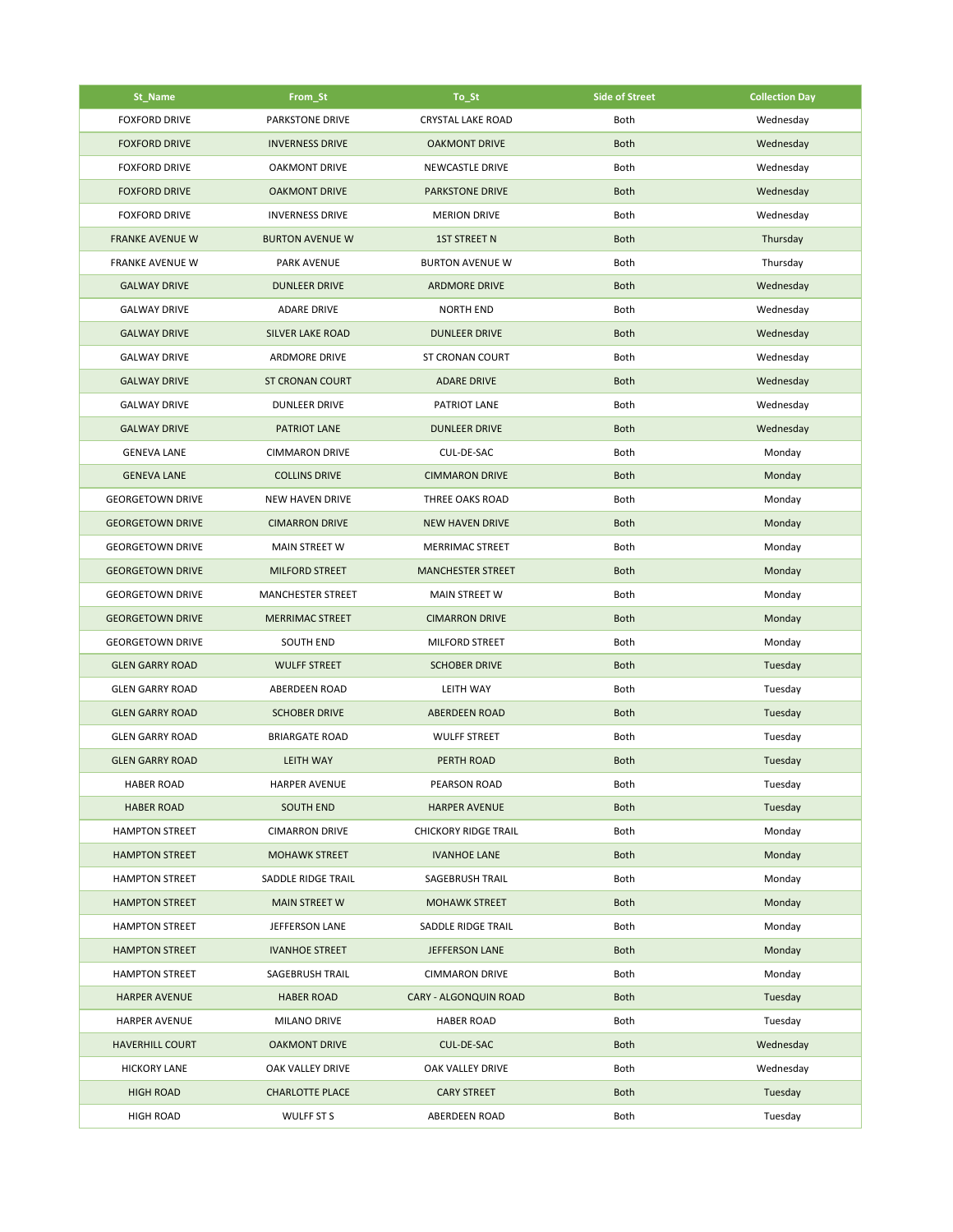| St_Name                 | From_St                 | To_St                        | <b>Side of Street</b> | <b>Collection Day</b> |
|-------------------------|-------------------------|------------------------------|-----------------------|-----------------------|
| <b>HIGH ROAD</b>        | <b>CARY STREET</b>      | <b>MAIN STREET W</b>         | <b>Both</b>           | Tuesday               |
| <b>HIGH ROAD</b>        | PERTH ROAD              | <b>CHARLOTTE PLACE</b>       | Both                  | Tuesday               |
| <b>HIGH ROAD</b>        | <b>DEVERON CIRCLE</b>   | PERTH ROAD                   | <b>Both</b>           | Tuesday               |
| <b>HIGH ROAD</b>        | <b>BERRIEDALE DRIVE</b> | <b>DEVERON CIRCLE</b>        | Both                  | Tuesday               |
| <b>HIGH ROAD</b>        | <b>ADERDEEN ROAD</b>    | <b>BERRIEDALE DRIVE</b>      | <b>Both</b>           | Tuesday               |
| <b>HILL STREET</b>      | <b>CHERRY STREET E</b>  | ROSS AVENUE E                | Both                  | Thursday              |
| HILLHURST DRIVE         | WOODED KNOLL DRIVE      | <b>CLAIRE LANE</b>           | <b>Both</b>           | Thursday              |
| HILLHURST DRIVE         | <b>SOUTH END</b>        | PEARL STREET                 | Both                  | Thursday              |
| <b>HILLHURST DRIVE</b>  | <b>PEARL STREET</b>     | <b>BELL DRIVE</b>            | <b>Both</b>           | Thursday              |
| HILLHURST DRIVE         | <b>BRYAN DRIVE</b>      | WOODED KNOLL DRIVE           | Both                  | Thursday              |
| HILLHURST DRIVE         | <b>CARL SANDS DRIVE</b> | <b>BRYAN DRIVE</b>           | <b>Both</b>           | Thursday              |
| HILLHURST DRIVE         | <b>BELL DRIVE</b>       | <b>CARL SANDS DRIVE</b>      | Both                  | Thursday              |
| <b>HORSESHOE COURT</b>  | <b>BRIDGE LANE</b>      | CUL-DE-SAC                   | <b>Both</b>           | Thursday              |
| <b>HORSESHOE COURT</b>  | <b>BRIDGE LANE</b>      | CUL-DE-SAC                   | Both                  | Thursday              |
| <b>INDUSTRIAL DRIVE</b> | <b>RUEBEN LANE</b>      | <b>CARY - ALGONQUIN ROAD</b> | <b>Both</b>           | Monday                |
| <b>INDUSTRIAL DRIVE</b> | <b>GEORGETOWN DRIVE</b> | <b>RUEBEN LANE</b>           | Both                  | Monday                |
| <b>INVERNESS DRIVE</b>  | <b>FOXFORD DRIVE</b>    | <b>FOXFORD DRIVE</b>         | <b>Both</b>           | Wednesday             |
| <b>INVERNESS DRIVE</b>  | <b>INVERNESS DRIVE</b>  | CUL-DE-SAC                   | Both                  | Wednesday             |
| <b>INVERNESS DRIVE</b>  | <b>INVERNESS DRIVE</b>  | CUL-DE-SAC                   | <b>Both</b>           | Wednesday             |
| <b>IVANHOE LANE</b>     | <b>MAIN STREET W</b>    | <b>HAMPTON STREET</b>        | Both                  | Monday                |
| <b>JAMES WAY E</b>      | <b>KNOLL DRIVE</b>      | <b>CREST DRIVE</b>           | <b>Both</b>           | Thursday              |
| JAMES WAY E             | <b>SUMMIT STREET</b>    | <b>KNOLL DRIVE</b>           | Both                  | Thursday              |
| <b>JAMES WAY E</b>      | <b>1ST STREET N</b>     | <b>SUMMIT STREET</b>         | <b>Both</b>           | Thursday              |
| JAMES WAY W             | SANDRA LANE N           | <b>EAST END</b>              | Both                  | Wednesday             |
| <b>JAMES WAY W</b>      | <b>WEST END</b>         | <b>ELDEN DRIVE</b>           | <b>Both</b>           | Wednesday             |
| JAMES WAY W             | ELDEN DRIVE             | <b>1ST STREET N</b>          | Both                  | Wednesday             |
| <b>JAMES WAY W</b>      | CARY - ALGONQUIN ROAD   | <b>SANDRA LANE N</b>         | <b>Both</b>           | Wednesday             |
| JEFFERSON LANE          | <b>MAIN STREET W</b>    | <b>HAMPTON STREET</b>        | Both                  | Monday                |
| <b>KAPER DRIVE</b>      | <b>GEORGETOWN DRIVE</b> | <b>RUEBEN LANE</b>           | <b>Both</b>           | Monday                |
| <b>KAPER DRIVE</b>      | <b>RUBEN LANE</b>       | THREE OAKS ROAD              | Both                  | Monday                |
| <b>KENILWORTH COURT</b> | <b>WENTWORTH CIRCLE</b> | CUL-DE-SAC                   | <b>Both</b>           | Wednesday             |
| <b>KILDARE COURT</b>    | <b>GALWAY DRIVE</b>     | <b>GALWAY DRIVE</b>          | Both                  | Wednesday             |
| <b>KNOLL DRIVE</b>      | <b>JAMES WAY E</b>      | <b>NORTH END</b>             | <b>Both</b>           | Thursday              |
| KNOLLWOOD DRIVE         | FOX TRAILS DRIVE S      | FOX TRAILS DRIVE S           | Both                  | Tuesday               |
| <b>KRENZ AVENUE W</b>   | PRARIE STREET N         | <b>SEEBERT STREET N</b>      | <b>Both</b>           | Tuesday               |
| <b>KRENZ AVENUE W</b>   | CARY - ALGONQUIN ROAD   | <b>MARY LANE</b>             | Both                  | Tuesday               |
| <b>KRENZ AVENUE W</b>   | <b>MARY LANE</b>        | <b>WULFF STREET N</b>        | <b>Both</b>           | Tuesday               |
| <b>KRENZ AVENUE W</b>   | <b>SCHOOL STREET N</b>  | PRARIE STREET N              | Both                  | Tuesday               |
| <b>KRENZ AVENUE W</b>   | <b>WULFF STREET N</b>   | <b>SCHOOL STREET N</b>       | <b>Both</b>           | Tuesday               |
| <b>LAUREL LANE</b>      | FOX TRAILS DRIVE S      | <b>WOODBRIDGE DRIVE</b>      | Both                  | Tuesday               |
| <b>LAUREL LANE</b>      | <b>WOODBRIDGE DRIVE</b> | <b>FOXTRAILS DRIVE S</b>     | <b>Both</b>           | Tuesday               |
| LEITH WAY               | <b>BERRIEDALE DRIVE</b> | <b>GLEN GARRY ROAD</b>       | Both                  | Tuesday               |
| <b>LIBERTY AVENUE</b>   | PATRIOT LANE            | PATRIOT LANE                 | <b>Both</b>           | Wednesday             |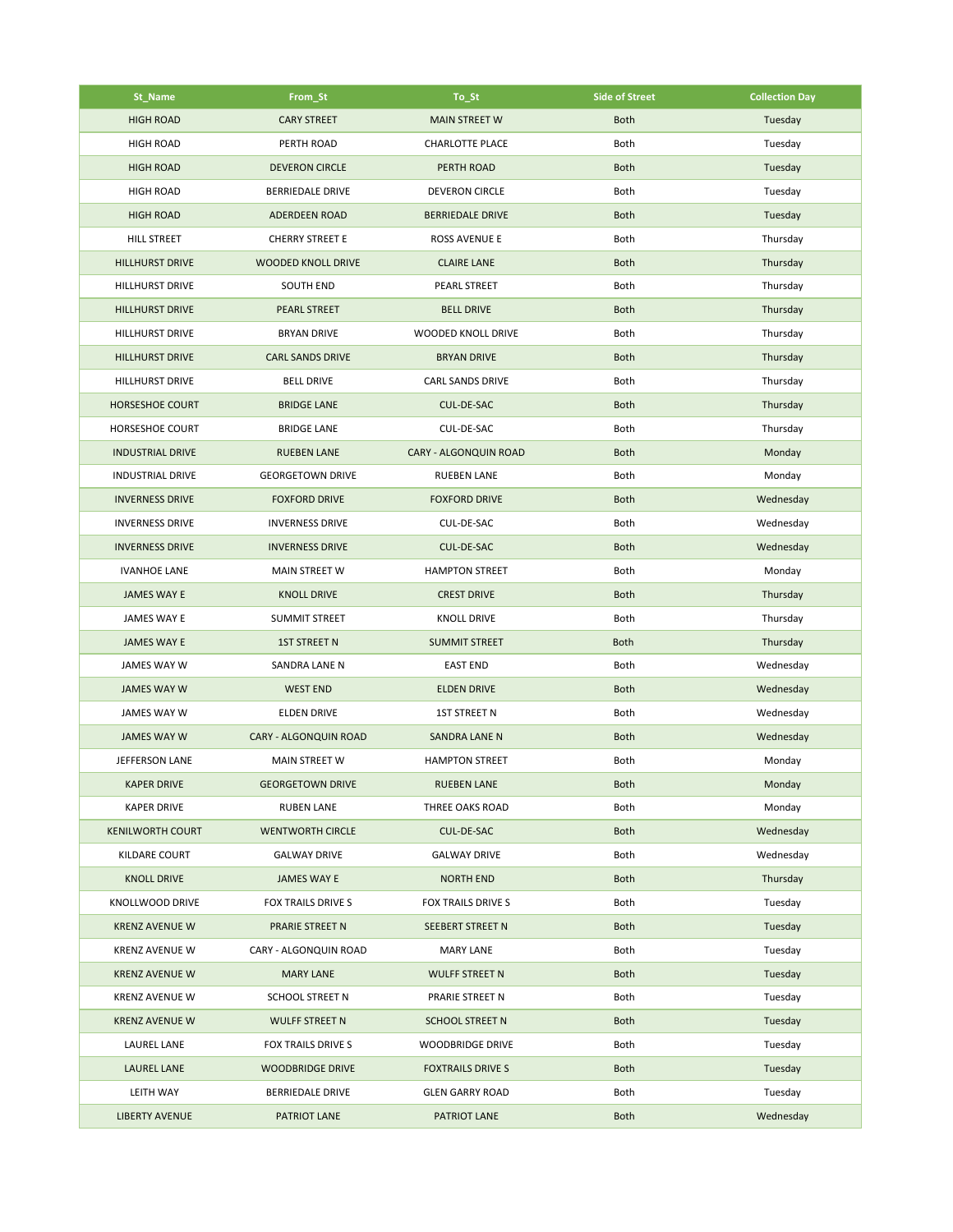| St_Name                  | From_St                  | To_St                     | <b>Side of Street</b> | <b>Collection Day</b> |
|--------------------------|--------------------------|---------------------------|-----------------------|-----------------------|
| <b>LIBERTY COURT</b>     | PATRIOT LANE             | CUL-DE-SAC                | Both                  | Wednesday             |
| <b>LINDEN COURT</b>      | <b>OAK VALLEY DRIVE</b>  | <b>SOUTH END</b>          | <b>Both</b>           | Wednesday             |
| <b>LLOYD STREET</b>      | <b>ELDEN DRIVE</b>       | <b>1ST STREET N</b>       | Both                  | Wednesday             |
| <b>LLOYD STREET</b>      | CARY - ALGONQUIN ROAD    | <b>SANDRA LANE N</b>      | <b>Both</b>           | Wednesday             |
| <b>LLOYD STREET</b>      | SANDRA LANE N            | <b>ELDEN DRIVE</b>        | Both                  | Wednesday             |
| <b>LYONS RIDGE DRIVE</b> | <b>OAKDALE COURT</b>     | <b>THREE OAKS ROAD</b>    | <b>Both</b>           | Thursday              |
| LYONS RIDGE DRIVE        | CUL-DE-SAC               | <b>RED CYPRESS DRIVE</b>  | Both                  | Thursday              |
| <b>LYONS RIDGE DRIVE</b> | <b>RED CYPRESS DRIVE</b> | <b>OAKDALE COURT</b>      | <b>Both</b>           | Thursday              |
| <b>MAIN STREET E</b>     | <b>DECKER DRIVE</b>      | <b>VILLAGE LIMIT</b>      | North                 | Thursday              |
| <b>MAIN STREET E</b>     | <b>US 14</b>             | <b>MORAINE HILL DRIVE</b> | <b>Both</b>           | Thursday              |
| MAIN STREET E            | MORAINE HILL DRIVE       | <b>DECKER DRIVE</b>       | Both                  | Thursday              |
| <b>MAIN STREET W</b>     | <b>PRARIE STREET S</b>   | <b>HIGH ROAD</b>          | <b>Both</b>           | Tuesday               |
| <b>MAIN STREET W</b>     | <b>IVANHOE LANE</b>      | <b>HAMPTON STREET</b>     | Both                  | Monday                |
| <b>MAIN STREET W</b>     | CARY - ALGONQUIN ROAD    | <b>WULFF STREET S</b>     | <b>Both</b>           | Tuesday               |
| <b>MAIN STREET W</b>     | <b>ASBURY LANE</b>       | CARY - ALGONQUIN ROAD     | Both                  | Monday                |
| <b>MAIN STREET W</b>     | <b>WULFF STREET S</b>    | <b>PRARIE STREET S</b>    | <b>Both</b>           | Tuesday               |
| <b>MAIN STREET W</b>     | JEFFERSON LANE           | <b>IVANHOE LANE</b>       | Both                  | Monday                |
| <b>MAIN STREET W</b>     | <b>FAIRFIELD LANE</b>    | <b>MANCHESTER STREET</b>  | <b>Both</b>           | Monday                |
| <b>MAIN STREET W</b>     | <b>HAMPTON STREET</b>    | <b>GEORGETOWN DRIVE</b>   | Both                  | Monday                |
| <b>MAIN STREET W</b>     | <b>HIGH ROAD</b>         | <b>US 14</b>              | <b>Both</b>           | Tuesday               |
| <b>MAIN STREET W</b>     | <b>CARROL LANE</b>       | MILWOOD STREET            | Both                  | Monday                |
| <b>MAIN STREET W</b>     | MILLWOOD STREET          | <b>ASBURY LANE</b>        | <b>Both</b>           | Monday                |
| <b>MAIN STREET W</b>     | <b>GEORGETOWN DRIVE</b>  | <b>FAIRFIELD LANE</b>     | Both                  | Monday                |
| <b>MAIN STREET W</b>     | <b>MANHESTER STREET</b>  | <b>MILFORD STREET</b>     | <b>Both</b>           | Monday                |
| <b>MAIN STREET W</b>     | <b>WEST END</b>          | JEFFERSON LANE            | Both                  | Monday                |
| <b>MANCHESTER STREET</b> | <b>GEORGETOWN DRIVE</b>  | <b>MAIN STREET W</b>      | <b>Both</b>           | Monday                |
| <b>MANITOU STREET</b>    | <b>BOXWOOD LANE</b>      | <b>ASBURY LANE</b>        | Both                  | Monday                |
| <b>MARGARET TERRACE</b>  | <b>ELDEN DRIVE</b>       | <b>1ST STREET N</b>       | <b>Both</b>           | Wednesday             |
| MARGARET TERRACE         | CAY - ALGONQUIN ROAD     | SANDRA LANE N             | Both                  | Wednesday             |
| <b>MARGARET TERRACE</b>  | <b>SANDRA LANE N</b>     | <b>ELDEN DRIVE</b>        | <b>Both</b>           | Wednesday             |
| MARGARET TERRACE         | 1ST STREET N             | <b>COLLEEN DRIVE</b>      | Both                  | Thursday              |
| <b>MARGARET TERRACE</b>  | <b>COLLEEN DRIVE</b>     | <b>CREST DRIVE</b>        | <b>Both</b>           | Thursday              |
| MARQUETTE AVENUE E       | MILDRED AVE E            | <b>CARY AVENUE</b>        | Both                  | Thursday              |
| <b>MARY LANE</b>         | <b>ALIDA DRIVE</b>       | <b>NORMAN DRIVE</b>       | <b>Both</b>           | Tuesday               |
| MARY LANE                | KRENZ AVENUE             | ALIDA DRIVE               | Both                  | Tuesday               |
| <b>MAYFIELD STREET</b>   | <b>CHELSEA LANE</b>      | <b>MAIN STREET W</b>      | <b>Both</b>           | Monday                |
| MAYFIELD STREET          | <b>DUXBURY LANE</b>      | CHELSEA LANE              | Both                  | Monday                |
| <b>MAYFIELD STREET</b>   | <b>FAIRFIELD LANE</b>    | <b>ESSEX LANE</b>         | <b>Both</b>           | Monday                |
| MAYFIELD STREET          | <b>ESSEX LANE</b>        | <b>DUXBURY LANE</b>       | Both                  | Monday                |
| <b>MERION DRIVE</b>      | <b>FOXFORD DRIVE</b>     | <b>NEWCASTLE DRIVE</b>    | <b>Both</b>           | Wednesday             |
| MERRIMAC STREET          | <b>GEORGETOWN DRIVE</b>  | <b>ESSEX LANE</b>         | Both                  | Monday                |
| <b>MERRIMAC STREET</b>   | <b>DUXBURY LANE</b>      | <b>CHELSEA LANE</b>       | <b>Both</b>           | Monday                |
| MERRIMAC STREET          | <b>CHELSEA LANE</b>      | <b>ASBURY LANE</b>        | Both                  | Monday                |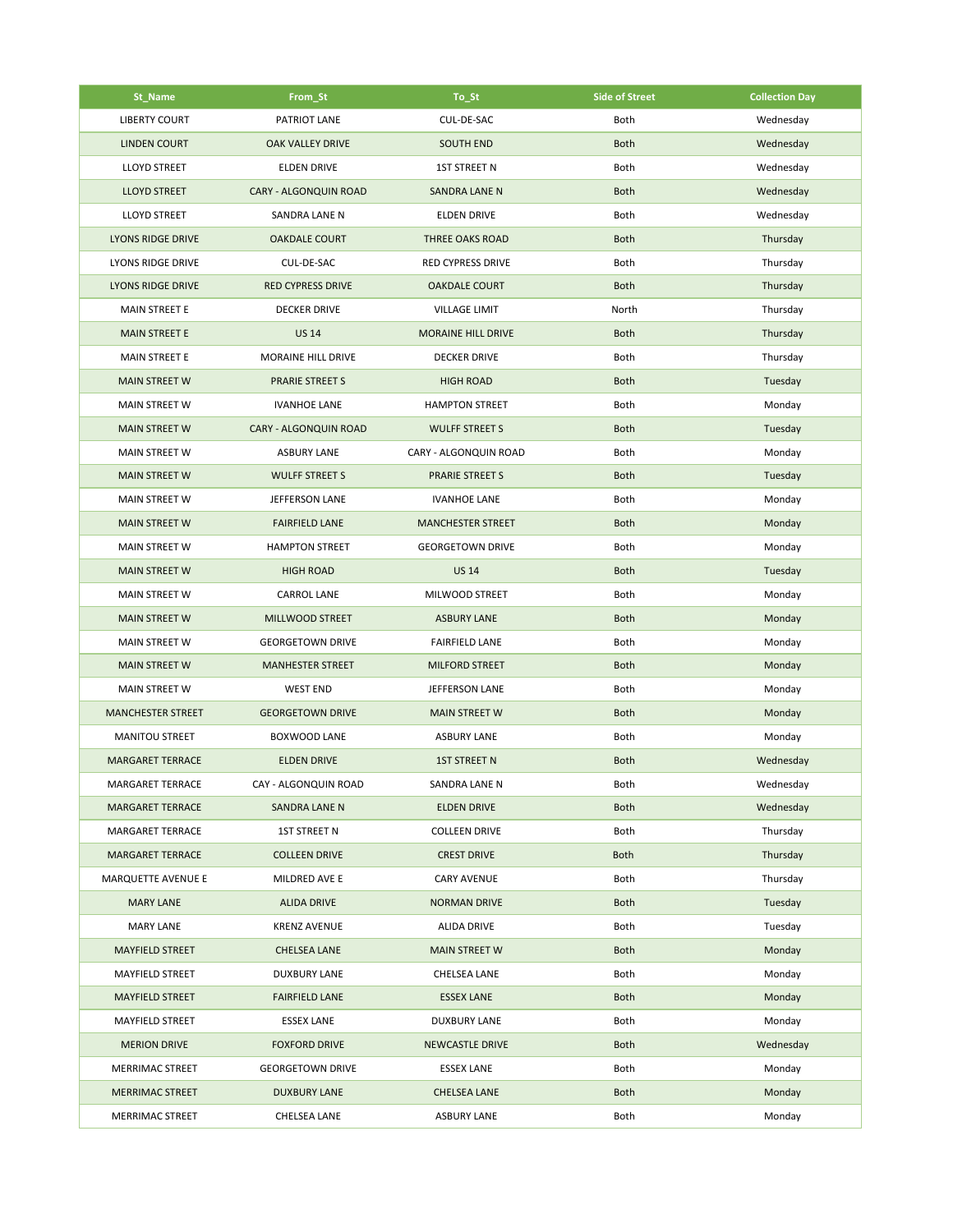| St_Name                   | From_St                   | To_St                       | <b>Side of Street</b> | <b>Collection Day</b> |
|---------------------------|---------------------------|-----------------------------|-----------------------|-----------------------|
| <b>MERRIMAC STREET</b>    | <b>ESSEX LANE</b>         | <b>DUXBURY LANE</b>         | <b>Both</b>           | Monday                |
| MILANO DRIVE              | SOUTH END                 | <b>HARPER AVENUE</b>        | Both                  | Tuesday               |
| <b>MILDRED AVENUE E</b>   | <b>MARQUETTE AVENUE E</b> | <b>CARY AVENUE</b>          | <b>Both</b>           | Thursday              |
| MILDRED AVENUE E          | <b>SOUTH END</b>          | MARQUETTE AVENUE E          | Both                  | Thursday              |
| MILDRED AVENUE E          | <b>CARY ROAD</b>          | <b>EAST END</b>             | <b>Both</b>           | Thursday              |
| MILFORD STREET            | <b>DRAKE LANE</b>         | <b>CHESTNUT COURT</b>       | Both                  | Monday                |
| <b>MILFORD STREET</b>     | <b>GEORGETOWN DRIVE</b>   | <b>DRAKE LANE</b>           | <b>Both</b>           | Monday                |
| MILLWOOD STREET           | <b>CAMBRIDGE COURT</b>    | <b>MAIN STREET W</b>        | Both                  | Monday                |
| MILLWOOD STREET           | CARY - ALGONQUIN ROAD     | <b>CARLISLE COURT</b>       | <b>Both</b>           | Monday                |
| MILLWOOD STREET           | <b>CARLISLE COURT</b>     | <b>CAMBRIDGE COURT</b>      | Both                  | Monday                |
| <b>MILTON COURT</b>       | <b>RED CYPRESS DRIVE</b>  | CUL-DE-SAC                  | <b>Both</b>           | Thursday              |
| <b>MODERS AVENUE</b>      | PEARSON ROAD              | SOUTH END                   | Both                  | Tuesday               |
| <b>MOHAWK STREET</b>      | <b>CAMDEN COURT</b>       | <b>GEORGETOWN DRIVE</b>     | <b>Both</b>           | Monday                |
| <b>MOHAWK STREET</b>      | <b>HAMPTON STREET</b>     | <b>CAMDEN COURT</b>         | Both                  | Monday                |
| <b>MONTANA COURT</b>      | <b>MONTANA DRIVE</b>      | CUL-DE-SAC                  | <b>Both</b>           | Thursday              |
| <b>MONTANA DRIVE</b>      | <b>WEAVER DRIVE E</b>     | <b>PEARL STREET</b>         | Both                  | Thursday              |
| <b>MONTANA DRIVE</b>      | <b>CLAIRE LANE</b>        | <b>BRISTOL WAY</b>          | <b>Both</b>           | Thursday              |
| <b>MONTANA DRIVE</b>      | <b>BRISTOL WAY</b>        | <b>MONTANA COURT</b>        | Both                  | Thursday              |
| <b>MONTANA DRIVE</b>      | <b>CANDLEWOOD TRAIL</b>   | PIN OAK CIRCLE              | <b>Both</b>           | Thursday              |
| <b>MONTANA DRIVE</b>      | MAN STREET E              | <b>WEAVER DRIVE</b>         | Both                  | Thursday              |
| <b>MONTANA DRIVE</b>      | <b>PEARL STREET</b>       | <b>BELL DRIVE</b>           | <b>Both</b>           | Thursday              |
| <b>MONTANA DRIVE</b>      | PIN OAK CIRCLE            | THREE OAKS ROAD             | Both                  | Thursday              |
| <b>MONTANA DRIVE</b>      | PIN OAK CIRCLE            | CANDLEWOOD TRAIL            | <b>Both</b>           | Thursday              |
| <b>MONTANA DRIVE</b>      | <b>MONTANA COURT</b>      | PIN OAK CIRCLE              | Both                  | Thursday              |
| <b>MONTANA DRIVE</b>      | <b>BELL DRIVE</b>         | <b>SHERWOOD DRIVE E</b>     | <b>Both</b>           | Thursday              |
| <b>MONTCLAIR DRIVE</b>    | MONTCLAIR COURT           | <b>NEW HAVEN DRIVE</b>      | Both                  | Monday                |
| <b>MONTCLAIR DRIVE</b>    | <b>AUGUSTA LANE</b>       | <b>MONTCLAIR COURT</b>      | <b>Both</b>           | Monday                |
| <b>MONTCLAIR DRIVE</b>    | SUMMERHILL LANE           | <b>AUGUSTA LANE</b>         | Both                  | Monday                |
| <b>MONTCLAIR DRIVE</b>    | <b>MONTCLAIR DRIVE</b>    | CUL-DE-SAC                  | Both                  | Monday                |
| MORAINE HILL DRIVE        | <b>WOODED KNOLL DRIVE</b> | <b>CLAIRE LANE</b>          | Both                  | Thursday              |
| <b>MORAINE HILL DRIVE</b> | SHERWOOD DRIVE E          | <b>CARL SANDS DRIVE</b>     | <b>Both</b>           | Thursday              |
| MORAINE HILL DRIVE        | <b>BRYAN DRIVE</b>        | WOODED KNOLL DRIVE          | Both                  | Thursday              |
| MORAINE HILL DRIVE        | <b>CARL SANDS DRIVE</b>   | <b>BRYAN DRIVE</b>          | <b>Both</b>           | Thursday              |
| MUIRWOOD COURT            | SURREY RIDGE DRIVE        | CUL-DE-SAC                  | Both                  | Tuesday               |
| <b>MULBERRY LANE</b>      | <b>NEW HAVEN DRIVE</b>    | <b>NEW HAVEN DRIVE</b>      | <b>Both</b>           | Monday                |
| <b>NEW HAVEN DRIVE</b>    | MULBERRY LANE             | <b>COLLINS DRIVE</b>        | Both                  | Monday                |
| <b>NEW HAVEN DRIVE</b>    | CUL-DE-SAC                | <b>SAVOY DRIVE</b>          | <b>Both</b>           | Monday                |
| <b>NEW HAVEN DRIVE</b>    | <b>COLLINS DRIVE</b>      | <b>GEORGETOWN DRIVE</b>     | Both                  | Monday                |
| <b>NEW HAVEN DRIVE</b>    | <b>MONTCLAIR DRIVE</b>    | <b>MULBERRY LANE</b>        | <b>Both</b>           | Monday                |
| <b>NEW HAVEN DRIVE</b>    | SAVOY DRIVE               | <b>MONTCLAIR DRIVE</b>      | Both                  | Monday                |
| <b>NEWCASTLE DRIVE</b>    | <b>MERION DRIVE</b>       | <b>NIGHTHAWK WAY</b>        | <b>Both</b>           | Wednesday             |
| NEWCASTLE DRIVE           | <b>FOXFORD DRIVE</b>      | <b>MERION DRIVE</b>         | Both                  | Wednesday             |
| <b>NEWCASTLE DRIVE</b>    | <b>NIGHTHAWK WAY</b>      | <b>RAWSON BRIDGE ROAD S</b> | <b>Both</b>           | Wednesday             |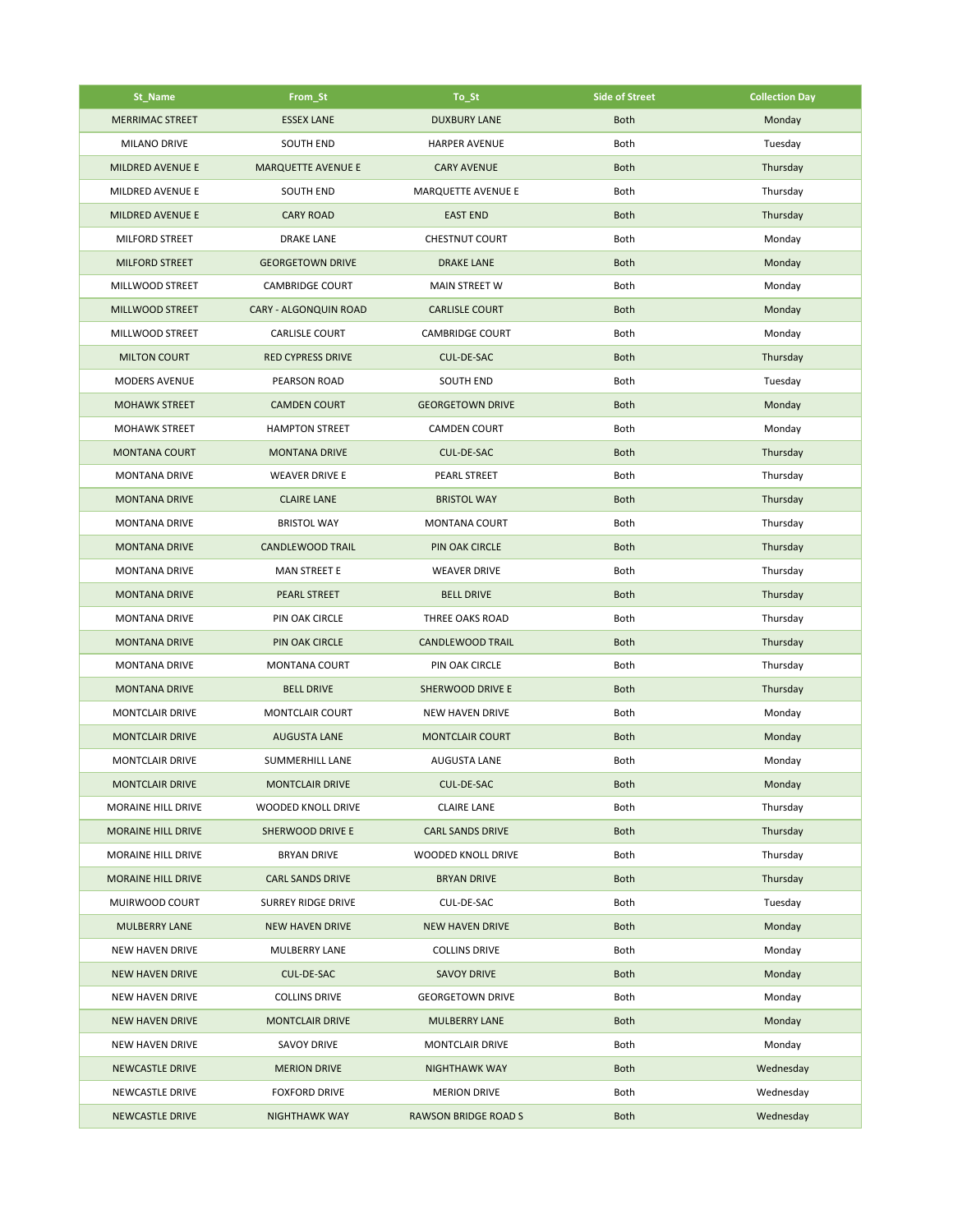| St_Name                 | From_St                 | To_St                   | <b>Side of Street</b> | <b>Collection Day</b> |
|-------------------------|-------------------------|-------------------------|-----------------------|-----------------------|
| NIGHTHAWK WAY           | <b>VILLAGE LIMIT</b>    | NEWCASTLE DRIVE         | Both                  | Wednesday             |
| <b>NORMAN DRIVE</b>     | CARY - ALGONQUIN ROAD   | <b>MARY LANE</b>        | <b>Both</b>           | Tuesday               |
| <b>NORMAN DRIVE</b>     | <b>MARY LANE</b>        | SCHOOL STREET N         | Both                  | Tuesday               |
| <b>OAK VALLEY DRIVE</b> | <b>HICKORY LANE</b>     | <b>FOREST LANE</b>      | <b>Both</b>           | Wednesday             |
| OAK VALLEY DRIVE        | PINE CIRCLE             | <b>WILLOW CIRCLE</b>    | Both                  | Wednesday             |
| OAK VALLEY DRIVE        | <b>RED OAK TRAIL</b>    | <b>LINDEN COURT</b>     | <b>Both</b>           | Wednesday             |
| OAK VALLEY DRIVE        | <b>LINDEN COURT</b>     | PINE CIRCLE             | Both                  | Wednesday             |
| <b>OAK VALLEY DRIVE</b> | <b>FOREST LANE</b>      | <b>RED OAK TRAIL</b>    | <b>Both</b>           | Wednesday             |
| OAK VALLEY DRIVE        | <b>HICKORY LANE</b>     | <b>HICKORY LANE</b>     | Both                  | Wednesday             |
| <b>OAK VALLEY DRIVE</b> | <b>THREE OAKS ROAD</b>  | <b>HICKORY LANE</b>     | <b>Both</b>           | Wednesday             |
| <b>OAKDALE COURT</b>    | LYONS RIDGE DRIVE       | CUL-DE-SAC              | Both                  | Thursday              |
| <b>OAKMONT DRIVE</b>    | <b>HAVERHILL COURT</b>  | <b>PARKSTONE DRIVE</b>  | <b>Both</b>           | Wednesday             |
| <b>OAKMONT DRIVE</b>    | <b>FOXFORD DRIVE</b>    | <b>HAVERHILL COURT</b>  | Both                  | Wednesday             |
| <b>OAKMONT DRIVE</b>    | <b>PARKSTONE DRIVE</b>  | <b>FOXFORD DRIVE</b>    | <b>Both</b>           | Wednesday             |
| <b>ORIOLE TRAIL</b>     | N SANDRA LANE           | <b>ELDEN DRIVE</b>      | Both                  | Wednesday             |
| <b>ORIOLE TRAIL</b>     | <b>SILVER LAKE ROAD</b> | N SANDRA LANE           | <b>Both</b>           | Wednesday             |
| <b>PARK AVENUE</b>      | SILVER LAKE ROAD        | W FRANKE AVENUE         | Both                  | Thursday              |
| <b>PARK AVENUE</b>      | W FRANKE AVENUE         | N 1ST STREET            | <b>Both</b>           | Thursday              |
| PARKSTONE DRIVE         | <b>FOXFORD DRIVE</b>    | <b>THORNHILL COURT</b>  | Both                  | Wednesday             |
| <b>PARKSTONE DRIVE</b>  | <b>THORNHILL COURT</b>  | <b>OAKMONT DRIVE</b>    | <b>Both</b>           | Wednesday             |
| PATRIOT COURT           | PATRIOT LANE            | CUL-DE-SAC              | Both                  | Wednesday             |
| PATRIOT LANE            | <b>LIBERTY AVENUE</b>   | <b>LIBERTY AVENUE</b>   | <b>Both</b>           | Wednesday             |
| PATRIOT LANE            | SILVER LAKE ROAD        | <b>LIBERTY AVENUE</b>   | Both                  | Wednesday             |
| PATRIOT LANE            | <b>LIBERTY AVENUE</b>   | <b>GALWAY DRIVE</b>     | <b>Both</b>           | Wednesday             |
| PEARL STREET            | N 2ND STREET            | <b>DAVIS LANE</b>       | Both                  | Thursday              |
| PEARL STREET            | <b>DECKER DRIVE</b>     | <b>HILLHURST DRIVE</b>  | <b>Both</b>           | Thursday              |
| PEARL STREET            | <b>MONTANA DRIVE</b>    | <b>DECKER DRIVE</b>     | Both                  | Thursday              |
| <b>PEARL STREET</b>     | <b>DAVIS LANE</b>       | <b>MONTANA DRIVE</b>    | <b>Both</b>           | Thursday              |
| PEARL STREET            | N 1ST STREET            | N 2ND STREET            | Both                  | Thursday              |
| <b>PEARSON ROAD</b>     | <b>MODERS AVENUE</b>    | <b>DRAKE LANE</b>       | <b>Both</b>           | Tuesday               |
| PEARSON ROAD            | <b>DRAKE LANE</b>       | <b>HABER ROAD</b>       | Both                  | Tuesday               |
| <b>PEARSON ROAD</b>     | <b>WEST END</b>         | <b>MODERS AVENUE</b>    | <b>Both</b>           | Tuesday               |
| PERTH ROAD              | CUL-DE-SAC              | <b>GLEN GARRY ROAD</b>  | Both                  | Tuesday               |
| PERTH ROAD              | <b>GLEN GARRY ROAD</b>  | <b>SOUTH STREET</b>     | <b>Both</b>           | Tuesday               |
| PERTH ROAD              | SOUTH STREET            | <b>HIGH ROAD</b>        | Both                  | Tuesday               |
| PIN OAK CIRCLE          | <b>MONTANA DRIVE</b>    | PIN OAK COURT           | <b>Both</b>           | Thursday              |
| PIN OAK CIRCLE          | PIN OAK COURT           | <b>MONTANA DRIVE</b>    | Both                  | Thursday              |
| PIN OAKCOURT            | PIN OAK CIRCLE          | CUL-DE-SAC              | <b>Both</b>           | Thursday              |
| PRAIRIE HILL COURT      | THREE OAKS ROAD         | CUL-DE-SAC              | Both                  | Thursday              |
| PRAIRIE STREET N        | <b>MAIN STREET W</b>    | <b>KRENTZ AVENUE W</b>  | <b>Both</b>           | Tuesday               |
| PRAIRIE STREET N        | <b>KRENZ AVENUE W</b>   | <b>NORTH END</b>        | Both                  | Tuesday               |
| <b>PRAIRIE STREET S</b> | <b>GLEN GARRY ROAD</b>  | <b>SEEBERT STREET S</b> | <b>Both</b>           | Tuesday               |
| PRAIRIE STREET S        | SEBBERT STREET S        | MAIN STREET W           | Both                  | Tuesday               |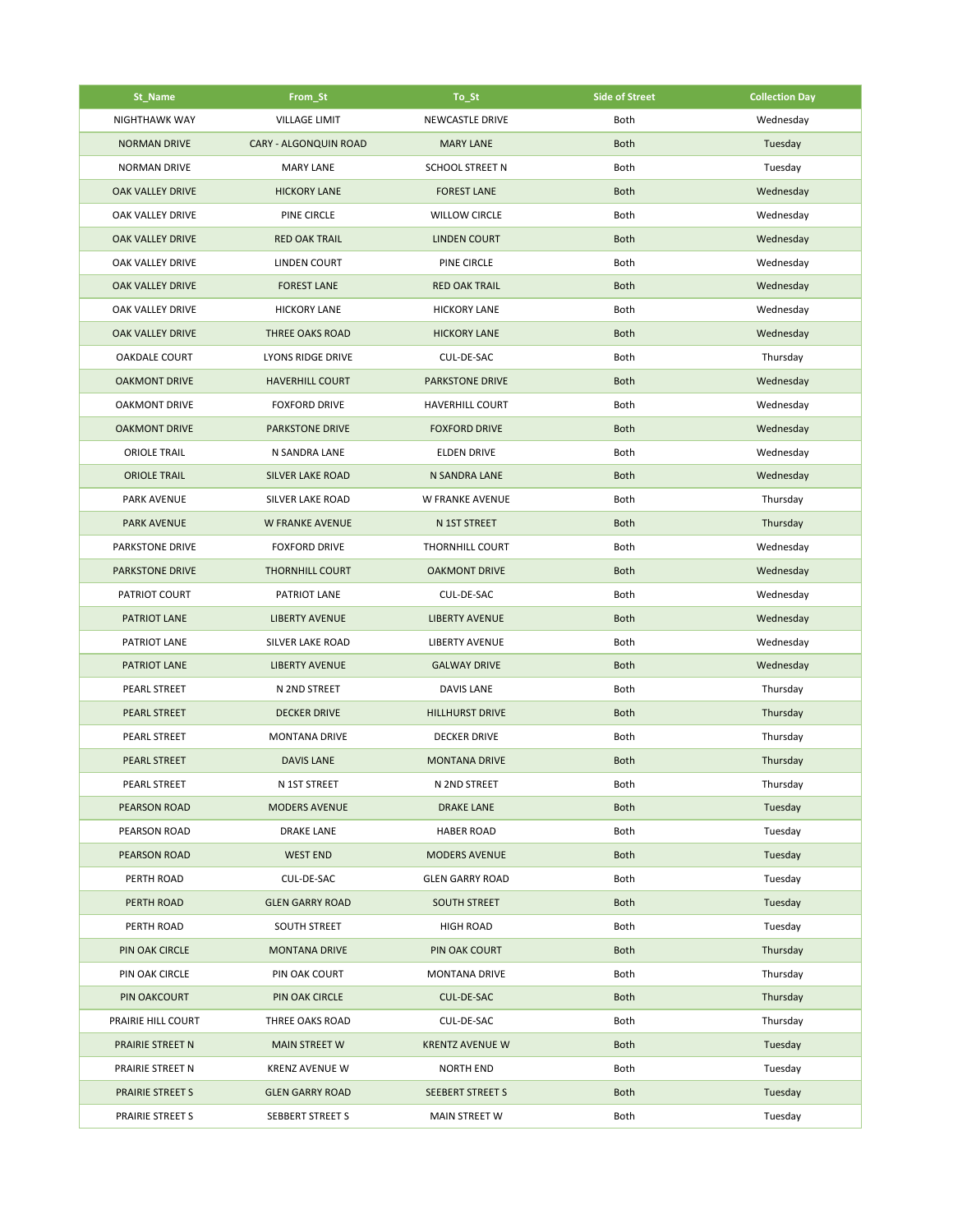| St_Name                     | From_St                     | To_St                      | <b>Side of Street</b> | <b>Collection Day</b> |
|-----------------------------|-----------------------------|----------------------------|-----------------------|-----------------------|
| <b>PRAIRIE STREET S</b>     | <b>ABERDEEN ROAD</b>        | <b>GLEN GARRY ROAD</b>     | <b>Both</b>           | Tuesday               |
| PRAIRIE VIEW PARKWAY        | <b>WEST LAKE DRIVE</b>      | CUL-DE-SAC                 | Both                  | Wednesday             |
| PRAIRIE VIEW PARKWAY        | <b>WELLINGTON LANE</b>      | <b>WEST LAKE DRIVE</b>     | <b>Both</b>           | Wednesday             |
| PROVIDENCE COURT            | <b>NEW HAVEN DRIVE</b>      | CUL-DE-SAC                 | Both                  | Monday                |
| <b>RAINTREE COURT</b>       | RIDGEWOOD DRIVE             | CUL-DE-SAC                 | <b>Both</b>           | Tuesday               |
| RAWSON BRIDGE ROAD S        | <b>BRISTOL WAY</b>          | <b>RED CYPRESS DRIVE</b>   | Both                  | Thursday              |
| <b>RAWSON BRIDGE ROAD S</b> | <b>RED CYPRESS DRIVE</b>    | <b>THREE OAKS ROAD</b>     | <b>Both</b>           | Thursday              |
| <b>RAWSON BRIDGE ROAD S</b> | <b>SOUTH END</b>            | <b>BRISTOL WAY</b>         | Both                  | Thursday              |
| <b>RAWSON BRIDGE ROAD S</b> | <b>VILLAGE LIMIT</b>        | <b>NEW CASTLE DRIVE</b>    | <b>Both</b>           | Wednesday             |
| <b>RAWSON BRIDGE ROAD S</b> | THREE OAKS ROAD             | <b>VILLAGE LIMIT</b>       | Both                  | Thursday              |
| <b>RAWSON BRIDGE ROAD S</b> | <b>CRYSTAL LAKE ROAD</b>    | <b>VILLAGE LIMIT</b>       | <b>Both</b>           | Wednesday             |
| RAWSON BRIDGE ROAD S        | <b>CRYSTAL LAKE ROAD</b>    | NEW CASTLE DRIVE           | Both                  | Wednesday             |
| <b>RED CYPRESS COURT</b>    | <b>LYONS RIDGE DRIVE</b>    | <b>CUL-DE-SAC</b>          | <b>Both</b>           | Thursday              |
| <b>RED CYPRESS DRIVE</b>    | <b>RAWSON BRIDGE ROAD S</b> | <b>BRISTOL WAY</b>         | Both                  | Thursday              |
| <b>RED CYPRESS DRIVE</b>    | <b>BRISTOL WAY</b>          | <b>LYONS RIDGE DRIVE</b>   | <b>Both</b>           | Thursday              |
| <b>RED OAK TRAIL</b>        | OAK VALLEY DRIVE            | <b>EAST END</b>            | Both                  | Wednesday             |
| REDWOOD DRIVE               | <b>BURR OAK CIRCLE</b>      | <b>CANDLEWOOD TRAIL</b>    | <b>Both</b>           | Thursday              |
| REDWOOD DRIVE               | <b>BRISTOL WAY</b>          | <b>BURR OAK CICLE</b>      | Both                  | Thursday              |
| <b>REDWOOD DRIVE</b>        | <b>CANDLEWOOD TRAIL</b>     | THREE OAKS DRIVE           | <b>Both</b>           | Thursday              |
| RIDGEWOOD DRIVE             | ROYAL GLEN DRIVE            | SURREY RIDGE DRIVE         | Both                  | Tuesday               |
| RIDGEWOOD DRIVE             | <b>RAINTREE COURT</b>       | ROYAL GLEN DRIVE           | <b>Both</b>           | Tuesday               |
| RIDGEWOOD DRIVE             | ROYAL GLEN DRIVE            | RAINTREE COURT             | Both                  | Tuesday               |
| RIDGEWOOD DRIVE             | FOX TRAILS DRIVE N          | ROYAL GLEN DRIVE           | <b>Both</b>           | Tuesday               |
| RIDGEWOOD DRIVE             | SURREY RIDGE DRIVE          | FOX TRAILS DRIVE N         | Both                  | Tuesday               |
| <b>RODEO CIRCLE</b>         | <b>BLUE MESA TRAIL</b>      | CUL-DE-SAC                 | <b>Both</b>           | Monday                |
| ROSEWOOD COURT              | ROYAL GLEN DRIVE            | CUL-DE-SAC                 | Both                  | Tuesday               |
| ROSEWOOD COURT              | CUL-DE-SAC                  | <b>ROYAL GLEN DRIVE</b>    | <b>Both</b>           | Tuesday               |
| <b>ROSS AVENUE E</b>        | 2ND STREET S                | <b>HILL STREET</b>         | Both                  | Thursday              |
| <b>ROSS AVENUE E</b>        | <b>HILL STREET</b>          | <b>EAST END</b>            | Both                  | Thursday              |
| ROSS AVENUE E               | <b>WEST END</b>             | 2ND STREET S               | Both                  | Thursday              |
| ROSSLARE COURT              | <b>ADARE DRIVE</b>          | <b>ADARE DRIVE</b>         | <b>Both</b>           | Wednesday             |
| ROYAL GLEN DRIVE            | ROSEWOOD COURT              | RIDGEWOOD DRIVE            | Both                  | Tuesday               |
| ROYAL GLEN DRIVE            | RIDGEWOOD DRIVE             | ROSEWOOD COURT             | <b>Both</b>           | Tuesday               |
| <b>RUEBEN LANE</b>          | <b>INDSUTRIAL DRIVE</b>     | <b>KAPER DRIVE</b>         | Both                  | Monday                |
| SADDLE RIDGE TRAIL          | <b>HAMPTON STREET</b>       | <b>SIERRA TRAIL</b>        | <b>Both</b>           | Monday                |
| SAGEBRUSH TRAIL             | <b>HAMPTON STREET</b>       | SEIRRA TRAIL               | Both                  | Monday                |
| <b>SANDRA LANE N</b>        | JAMES WAY W                 | <b>MARGARET TERRACE</b>    | <b>Both</b>           | Wednesday             |
| SANDRA LANE N               | <b>LLOYD STREET</b>         | <b>ANN STREET</b>          | <b>Both</b>           | Wednesday             |
| <b>SANDRA LANE N</b>        | <b>ALMA TERRACE</b>         | <b>ORIOLE TRAIL</b>        | <b>Both</b>           | Wednesday             |
| SANDRA LANE N               | <b>MARGARET TERRACE</b>     | <b>LLOYD STREET</b>        | Both                  | Wednesday             |
| <b>SANDRA LANE N</b>        | <b>ORIOLE TRAIL</b>         | <b>JAMES WAY W</b>         | <b>Both</b>           | Wednesday             |
| SANTA FE TRAIL              | <b>CIMARRON DRIVE</b>       | <b>COPPER CANYON TRAIL</b> | Both                  | Monday                |
| <b>SAVOY DRIVE</b>          | <b>SUMMER HILL LANE</b>     | <b>NEW HAVEN DRIVE</b>     | <b>Both</b>           | Monday                |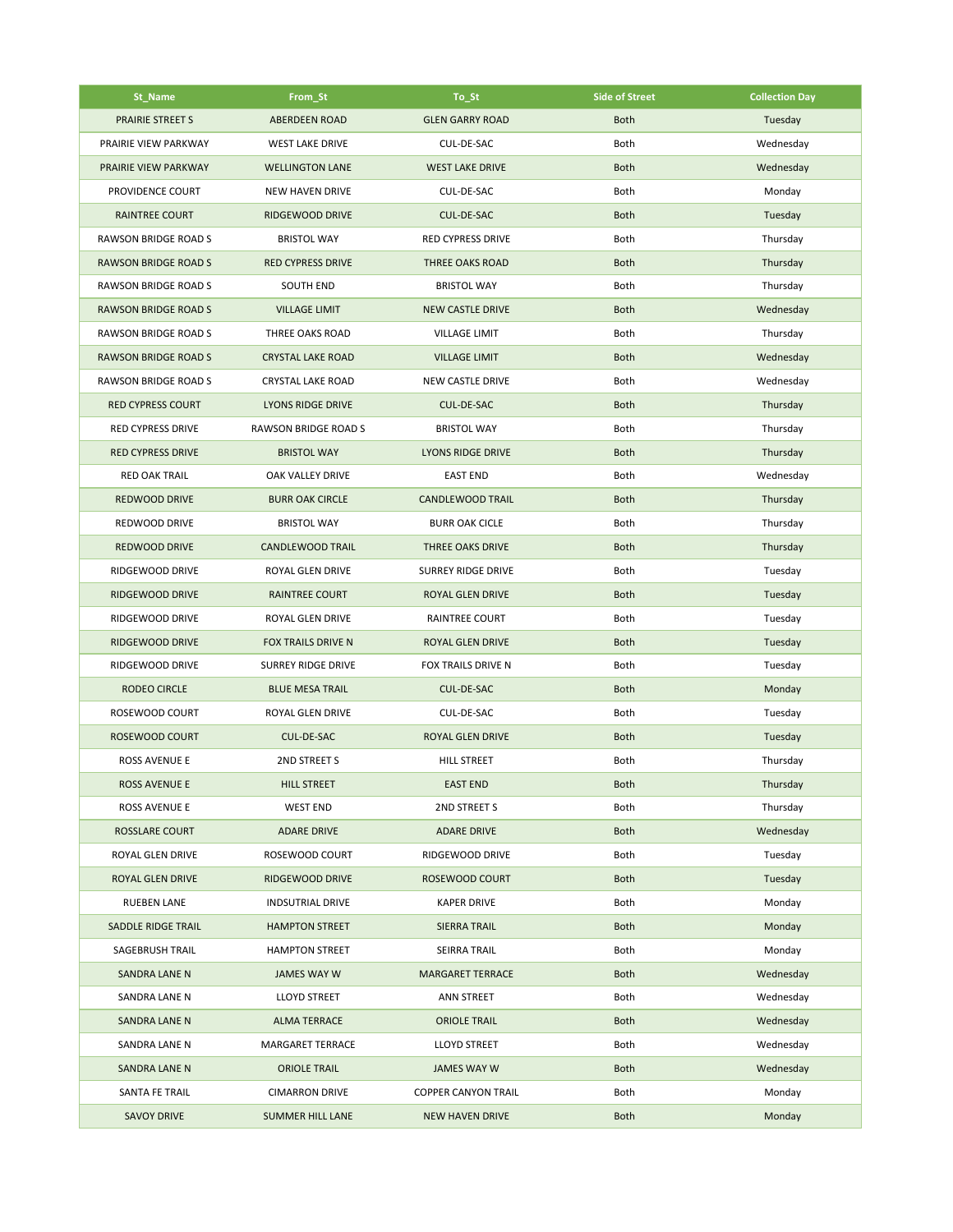| St_Name                   | From_St                     | To_St                        | <b>Side of Street</b> | <b>Collection Day</b> |
|---------------------------|-----------------------------|------------------------------|-----------------------|-----------------------|
| <b>SCHOBER DRIVE</b>      | <b>GLEN GARRY ROAD</b>      | CUL-DE-SAC                   | Both                  | Tuesday               |
| <b>SCHOOL STREET N</b>    | <b>KRENZ AVENUE W</b>       | <b>ALIDA DRIVE</b>           | <b>Both</b>           | Tuesday               |
| <b>SCHOOL STREET N</b>    | <b>MAIN STREET W</b>        | <b>KRENZ AVENUE W</b>        | Both                  | Tuesday               |
| <b>SCHOOL STREET N</b>    | <b>ARTHUR DRIVE</b>         | <b>NORMAN DRIVE</b>          | <b>Both</b>           | Tuesday               |
| <b>SCHOOL STREET N</b>    | <b>ALIDA DRIVE</b>          | <b>ARTHUR DRIVE</b>          | Both                  | Tuesday               |
| <b>SCHOOL STREET S</b>    | W ADA STREET                | <b>MAIN STREET W</b>         | <b>Both</b>           | Tuesday               |
| SEEBERT STREET N          | <b>KRENZ AVENUE W</b>       | MAIN STREET W                | Both                  | Tuesday               |
| <b>SEEBERT STREET S</b>   | <b>PRARIE STREET S</b>      | <b>CHARLOTTE PLACE</b>       | <b>Both</b>           | Tuesday               |
| SEEBERT STREET S          | <b>CHARLOTTE PLACE</b>      | MAIN STREET W                | Both                  | Tuesday               |
| <b>SEQUOIA TRAIL</b>      | <b>CHICKORY RIDGE TRAIL</b> | <b>CIMARRON DRIVE</b>        | <b>Both</b>           | Monday                |
| SHEFFIELD COURT           | CUL-DE-SAC                  | <b>STERLING CIRCLE</b>       | Both                  | Wednesday             |
| SHERWOOD DRIVE E          | N 2ND STREET                | <b>MONTANA DRIVE</b>         | <b>Both</b>           | Thursday              |
| SHERWOOD DRIVE E          | <b>MONTANA STREET</b>       | <b>DECKER DRIVE</b>          | Both                  | Thursday              |
| <b>SHORT STREET</b>       | <b>PARK AVENUE</b>          | <b>SOUTH END</b>             | <b>Both</b>           | Thursday              |
| SIERRA TRAIL              | SADDLE RIDGE TRAIL          | SAGEBRUSH TRAIL              | Both                  | Monday                |
| <b>SIERRA TRAIL</b>       | <b>SAGEBRUSH TRAIL</b>      | <b>CIMMARON DRIVE</b>        | <b>Both</b>           | Monday                |
| SILVER LAKE ROAD          | JAMES WAY W                 | THREE OAKS ROAD              | East                  | Wednesday             |
| <b>SILVER LAKE ROAD</b>   | <b>US 14</b>                | <b>CARY - ALGONQUIN ROAD</b> | East                  | Wednesday             |
| SILVER LAKE ROAD          | THREE OAKS ROAD             | <b>ADARE DRIVE</b>           | East                  | Wednesday             |
| <b>SILVER LAKE ROAD</b>   | <b>ADARE DRIVE</b>          | <b>VILLAGE LIMIT</b>         | East                  | Wednesday             |
| SILVER TREE CIRCLE        | OAK VALLEY DRIVE            | OAK VALLEY DRIVE             | Both                  | Wednesday             |
| <b>SOUTH STREET</b>       | PERTH ROAD                  | <b>CHARLOTTE PLACE</b>       | <b>Both</b>           | Tuesday               |
| <b>SPRING STREET S</b>    | <b>VILLAGE LMIT</b>         | Cary WOODS CIRCLE            | Both                  | Tuesday               |
| <b>SPRING STREET S</b>    | <b>CARY STREET</b>          | <b>MAIN STREET W</b>         | <b>Both</b>           | Tuesday               |
| SPRING STREET S           | <b>CHARLOTTE PLACE</b>      | <b>CARY STREET</b>           | Both                  | Tuesday               |
| <b>SPRING STREET S</b>    | <b>SPRING STREET S</b>      | <b>CHARLOTTE PLACE</b>       | <b>Both</b>           | Tuesday               |
| SPRUCE TREE DRIVE         | <b>BRISTOL WAY</b>          | <b>CLAIRE LANE</b>           | Both                  | Thursday              |
| <b>SPRUCE TREE DRIVE</b>  | <b>CLAIRE LANE</b>          | <b>CUL-DE-SAC</b>            | <b>Both</b>           | Thursday              |
| ST CRONAN COURT           | GALWAY DRIVE                | CUL-DE-SAC                   | Both                  | Wednesday             |
| <b>STERLING CIRCLE</b>    | SHEFFIELD COURT             | STERLING RIVER BOULEVARD     | <b>Both</b>           | Wednesday             |
| <b>STERLING CIRCLE</b>    | STERLING RIDGE BOULEVARD    | <b>CARMEL LANE</b>           | Both                  | Wednesday             |
| <b>STERLING CIRCLE</b>    | <b>CARMEL LANE</b>          | SHEFFIELD COURT              | <b>Both</b>           | Wednesday             |
| STERLING RIVER BOULEVARD  | SILVER LAKE ROAD            | STERLING CIRCLE              | Both                  | Wednesday             |
| <b>SUMMER HILL LANE</b>   | <b>SAVOY DRIVE</b>          | <b>SUMMERHILL LANE</b>       | <b>Both</b>           | Monday                |
| <b>SUMMIT STREET</b>      | JAMES WAY E                 | <b>NORTH END</b>             | Both                  | Thursday              |
| <b>SUNSET DRIVE E</b>     | <b>1ST STREET N</b>         | 2ND STREET N                 | <b>Both</b>           | Thursday              |
| SUNSET DRIVE E            | 2ND STREET N                | <b>CREST DRIVE</b>           | Both                  | Thursday              |
| <b>SURREY RIDGE DRIVE</b> | APPLEWOOD COURT             | RIDGEWOOD DRIVE              | <b>Both</b>           | Tuesday               |
| SURREY RIDGE DRIVE        | RIDGEWOOD DRIVE             | MUIRWOOD COURT               | Both                  | Tuesday               |
| <b>SURREY RIDGE DRIVE</b> | MUIRWOOD COURT              | <b>DEEPATH COURT</b>         | <b>Both</b>           | Tuesday               |
| SURREY RIDGE DRIVE        | DEERPATH COURT              | APPLEWOOD COURT              | Both                  | Tuesday               |
| <b>TAMARACK COURT</b>     | ABBEYWOOD DRIVE             | CUL-DE-SAC                   | <b>Both</b>           | Tuesday               |
| TANGLEWOOD DRIVE          | WHITE PINE DRIVE            | <b>CRABTREE LANE</b>         | Both                  | Thursday              |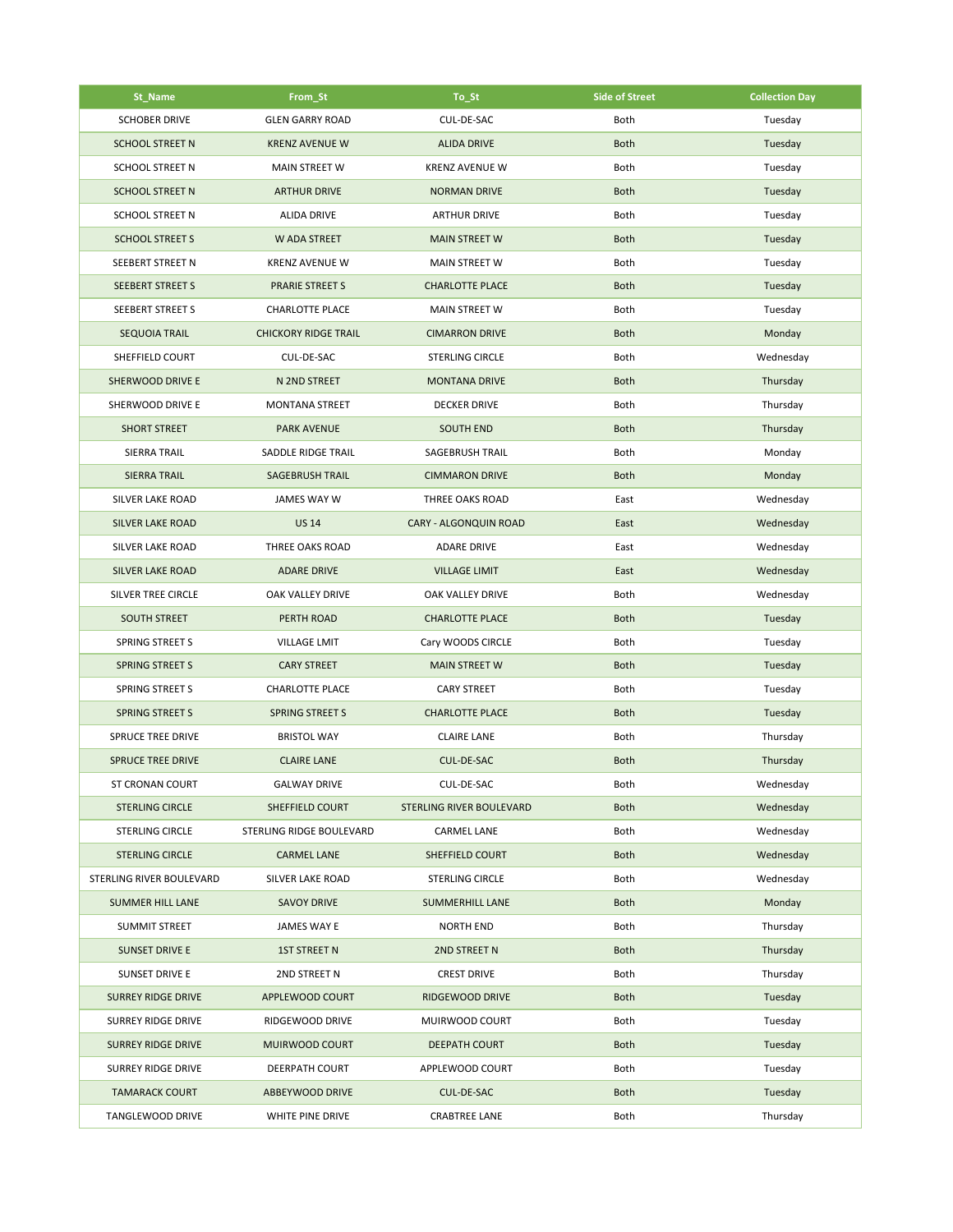| St_Name                   | From_St                     | To_St                       | <b>Side of Street</b> | <b>Collection Day</b> |
|---------------------------|-----------------------------|-----------------------------|-----------------------|-----------------------|
| <b>TANGLEWOOD DRIVE</b>   | <b>CRABTREE LANE</b>        | <b>WILDROSE DRIVE</b>       | <b>Both</b>           | Thursday              |
| <b>TEALWOOD COURT</b>     | <b>BAYBERRY DRIVE</b>       | CUL-DE-SAC                  | Both                  | Tuesday               |
| THOMAS STREET S           | <b>CHARLOTTE PLACE</b>      | <b>SOUTH END</b>            | <b>Both</b>           | Tuesday               |
| <b>THORNHILL COURT</b>    | <b>PARKSTONE DRIVE</b>      | CUL-DE-SAC                  | Both                  | Wednesday             |
| THREE OAKS ROAD           | <b>ELDEN DRIVE</b>          | <b>1ST STREET N</b>         | South                 | Wednesday             |
| <b>THREE OAKS ROAD</b>    | <b>FEINBERG DRIVE</b>       | SILVER LAKE ROAD            | Both                  | Wednesday             |
| <b>THREE OAKS ROAD</b>    | <b>RAWSON BRIDGE ROAD S</b> | <b>VILLAGE LIMIT</b>        | <b>Both</b>           | Thursday              |
| THREE OAKS ROAD           | <b>CREST DRIVE</b>          | WHITE PINE DRIVE            | Both                  | Thursday              |
| <b>THREE OAKS ROAD</b>    | <b>KAPER DRIVE</b>          | <b>US 14</b>                | <b>Both</b>           | Monday                |
| THREE OAKS ROAD           | <b>US 14</b>                | <b>WEST LAKE DRIVE</b>      | Both                  | Wednesday             |
| THREE OAKS ROAD           | <b>VILLAGE LIMIT</b>        | <b>VILLAGE LIMIT</b>        | <b>Both</b>           | Thursday              |
| THREE OAKS ROAD           | SILVER LAKE ROAD            | <b>ELDEN DRIVE</b>          | Both                  | Wednesday             |
| <b>THREE OAKS ROAD</b>    | WHITE PINE DRIVE            | <b>RAWSON BRIDGE ROAD S</b> | <b>Both</b>           | Thursday              |
| THREE OAKS ROAD           | <b>WEST LAKE DRIVE</b>      | <b>FEINBERG DRIVE</b>       | Both                  | Wednesday             |
| <b>THREE OAKS ROAD</b>    | <b>GEORGETOWN DRIVE</b>     | <b>KAPER DRIVE</b>          | <b>Both</b>           | Monday                |
| <b>THREE OAKS ROAD</b>    | 1ST STREET N                | <b>CREST DRIVE</b>          | Both                  | Thursday              |
| <b>THREE OAKS ROAD</b>    | <b>VILLAGE LIMIT</b>        | <b>GEORGETOWN DRIVE</b>     | <b>Both</b>           | Monday                |
| <b>TIMBER TERRACE</b>     | OAK VALLEY DRIVE            | <b>TIMBER TERRACE</b>       | Both                  | Wednesday             |
| <b>TRINITY OAKS WAY</b>   | <b>CREST DRIVE</b>          | CUL-DE-SAC                  | <b>Both</b>           | Thursday              |
| WAGNER DRIVE W            | <b>WEST END</b>             | <b>ELDEN DRIVE</b>          | Both                  | Wednesday             |
| <b>WAGNER DRIVE W</b>     | <b>ELDEN DRIVE</b>          | N 1ST STREET                | <b>Both</b>           | Wednesday             |
| <b>WALNUT RIDGE COURT</b> | THREE OAKS ROAD             | CUL-DE-SAC                  | Both                  | Wednesday             |
| <b>WEAVER DRIVE E</b>     | N 2ND STREET                | <b>DAVIS LANE</b>           | <b>Both</b>           | Thursday              |
| <b>WEAVER DRIVE E</b>     | <b>DAVIS LANE</b>           | <b>MONTANA DRIVE</b>        | Both                  | Thursday              |
| <b>WEBER COURT</b>        | <b>WEST END</b>             | <b>ELDEN DRIVE</b>          | <b>Both</b>           | Wednesday             |
| <b>WELLINGTON LANE</b>    | <b>AMBER DRIVE</b>          | PRARIE VIEW PARKWAY         | Both                  | Wednesday             |
| <b>WELLINGTON LANE</b>    | <b>AMBER DRIVE</b>          | <b>WELLINGTON LANE</b>      | <b>Both</b>           | Wednesday             |
| <b>WENTWORTH CIRCLE</b>   | <b>KENIWORTH COURT</b>      | <b>WENTWORTH CIRCLE</b>     | Both                  | Wednesday             |
| <b>WENTWORTH CIRCLE</b>   | CRYSTAL LAKE ROAD           | <b>KENILWORTH COURT</b>     | Both                  | Wednesday             |
| <b>WENTWORTH CIRCLE</b>   | <b>WENTWORTH CIRCLE</b>     | <b>WENTWORTH CIRCLE</b>     | Both                  | Wednesday             |
| <b>WENTWORTH CIRCLE</b>   | <b>WENTWORTH CIRCLE</b>     | CUL-DE-SAC                  | <b>Both</b>           | Wednesday             |
| <b>WEST LAKE COURT</b>    | <b>WEST LAKE DRIVE</b>      | <b>WEST LAKE DRIVE</b>      | Both                  | Wednesday             |
| <b>WEST LAKE DRIVE</b>    | <b>WEST LAKE COURT</b>      | <b>WELLINGTON LANE</b>      | <b>Both</b>           | Wednesday             |
| <b>WEST LAKE DRIVE</b>    | <b>AMBER DRIVE</b>          | <b>WEST LAKE COURT</b>      | Both                  | Wednesday             |
| <b>WEST LAKE DRIVE</b>    | THREE OAKS ROAD             | <b>AMBER DRIVE</b>          | <b>Both</b>           | Wednesday             |
| <b>WEST LAKE DRIVE</b>    | <b>WELLINGTON LANE</b>      | PRARIE VIEW PARKWAY         | Both                  | Wednesday             |
| <b>WESTBURY DRIVE</b>     | <b>US 14</b>                | <b>AMBER DRIVE</b>          | <b>Both</b>           | Wednesday             |
| <b>WEXFORD COURT</b>      | <b>ADARE DRIVE</b>          | <b>ADARE DRIVE</b>          | Both                  | Wednesday             |
| WHITE OAKS DRIVE          | WHITE OAKS DRIVE            | CUL-DE-SAC                  | <b>Both</b>           | Thursday              |
| WHITE OAKS DRIVE          | WHITE OAKS DRIVE            | DOVE WAY                    | Both                  | Thursday              |
| WHITE PINE DRIVE          | <b>TANGLEWOOD DRIVE</b>     | THREE OAKS ROAD             | <b>Both</b>           | Thursday              |
| WHITE PINE DRIVE          | WHITE OAKS DRIVE            | <b>CATKINS WAY</b>          | Both                  | Thursday              |
| WHITE PINE DRIVE          | <b>CRABTREE LANE</b>        | <b>TANGLEWOOD DRIVE</b>     | <b>Both</b>           | Thursday              |